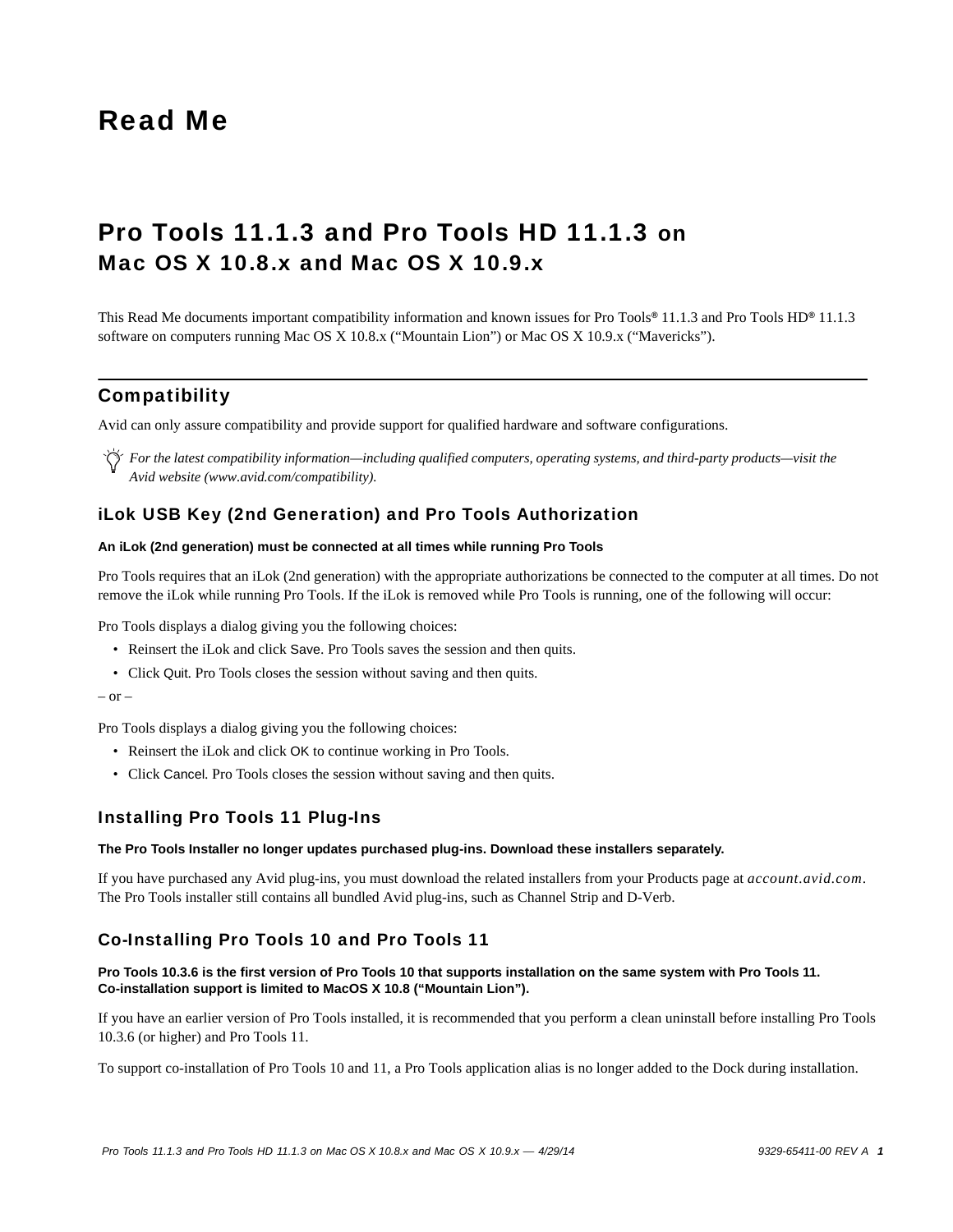#### **To add aliases for each Pro Tools application to the dock, do the following:**

- **1** Select the Pro Tools application and choose File > Make Alias.
- **2** Drag the alias to the Dock.

# General Compatibility

#### **Pro Tools 11 does not support video capture (PTSW-181456)**

Pro Tools 11 does not have the ability to record video to the timeline. Co-install Pro Tools 10.3.6 (or higher) on the same system and use an Avid Mojo SDI to record video into Pro Tools 10. The captured video can then be used in Pro Tools 11.

#### **Pro Tools 11 does not allow import of WMA files (PTSW-181506)**

If you attempt to import a WMA file into a Pro Tools 11 session, Pro Tools cannot convert the file and posts a "file is unreadable" message. Co-install Pro Tools 10.3.6 (or higher) on the same system, import the WMA file, and convert it to a format supported by Pro Tools 11.

#### **QuickTime Player is not currently compatible with Avid Audio Interfaces on Mac OS X 10.8 (PTSW-163965)**

QuickTime Player does not currently support Avid audio devices as output devices with Mac OS X 10.8. Audio will not pass through and playback will not start. Please use an alternate audio interface for QuickTime Player, or use another software solution for playing back QuickTime files with Avid audio devices as a workaround for this issue.

#### **Pro Tools 11 sessions that use more than 4 gigabytes of RAM will cause Pro Tools 10 or lower to quit unexpectedly (PTSW-181963)**

If you attempt to open a Pro Tools 11 session that uses more than 4 gigabytes of RAM in Pro Tools 10 or lower, Pro Tools will quit unexpectedly. To open such sessions in Pro Tools 10 or lower, first reduce the amount of session RAM usage to less than 4 gigabytes in Pro Tools 11 by removing virtual instruments that take up system memory.

#### **Enable Spotlight for best performance when relinking files and indexing in the Workspace (PTSW-183818)**

For best performance with relinking and Workspace indexing, enable Spotlight. While enabling Spotlight is not required, it will improve performance in this area with Pro Tools.



*When Spotlight is enabled, long record passes (over 50 minutes) may stop recordings after 50+ minutes. Consider disabling Spotlight for long recording sessions and then re-enable it when you are done recording.*

#### **OMF files that contain video are not compatible with Pro Tools 11 (PTSW-184397)**

OMF sequences that contain video cannot be imported into Pro Tools 11. OMF sequences that contain embedded or referenced audio files can be imported into Pro Tools 11. To import a sequence that contains video media, use a linked AAF sequence.

#### **Pro Tools session file formats version 4.x and lower are not supported in Pro Tools 11 and higher (PTSW-181049)**

Pro Tools session files from Pro Tools versions 4.x and lower are not recognized in Pro Tools 11 and higher. In the Pro Tools Workspace, these files are listed as "unknown," and cannot be opened. Co-install Pro Tools 10.3.6 (or higher) on the same system and open the session files in Pro Tools 10. Save the session in the current Pro Tools session format, then open the session in Pro Tools 11.

# Pro Tools|HDX Systems

### **Some Mac Pro computers with certain video cards may not have power connections available for HDX cards (PTSW-156545)**

Some video cards require power from the motherboard, which is also a requirement for Avid HDX cards. If you have a video card that requires both power connections on the motherboard, a power connection for your HDX cards will not be available. To avoid this problem, use a video card that does not require more than one power connection to the motherboard.

# Pro Tools|HD Native PCIe Systems

**With Mac OS 10.6.8 or higher, it may not be possible to update the firmware on an HD Native PCIe card (PTSW-146374)**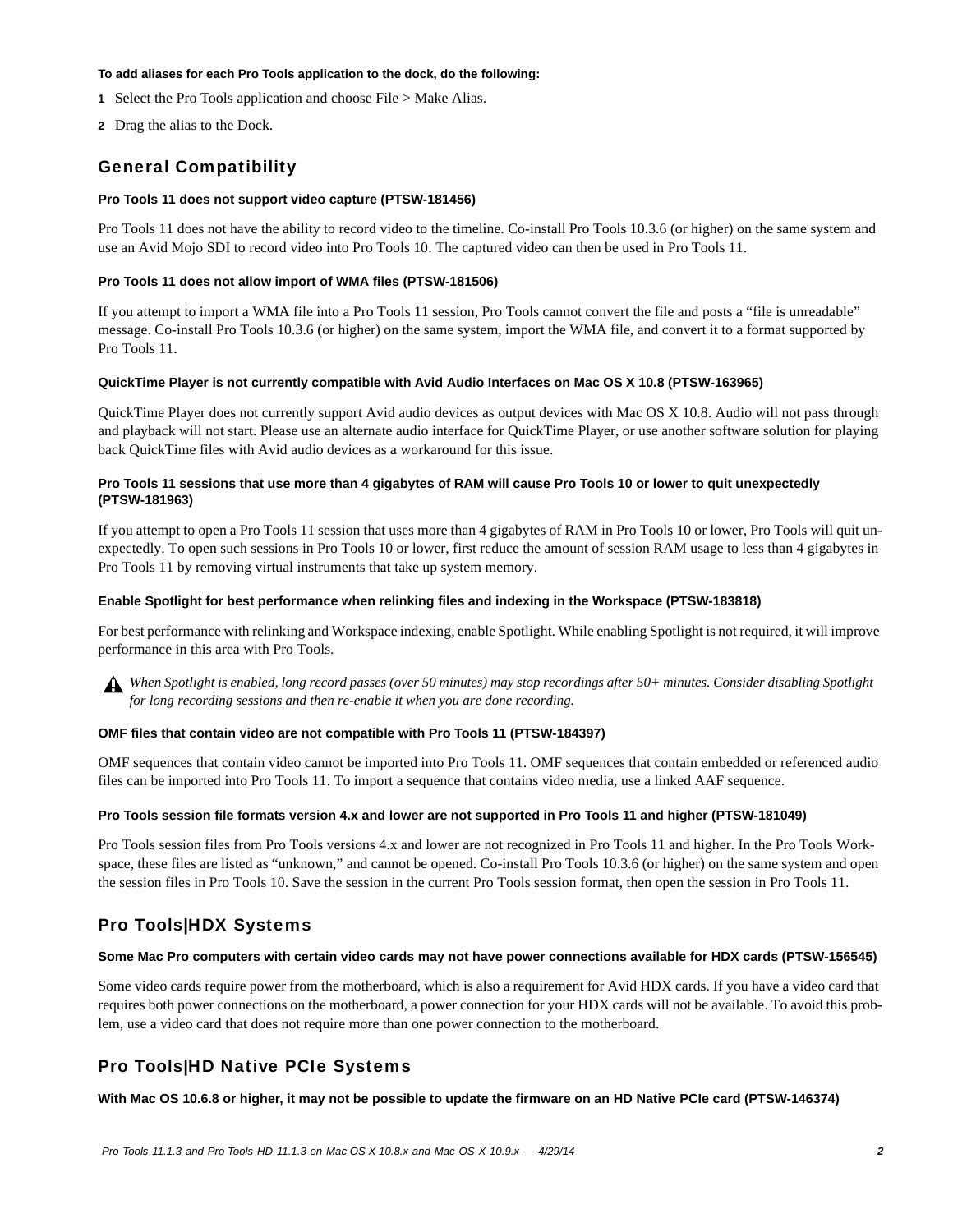When launching Pro Tools HD with a HD Native card on Mac OS 10.6.8 or higher, a -1164 error may occur. This error indicates that the firmware for the HD Native card cannot be updated from version 1.0 to version 1.02 or 1.03. If this error occurs, you can only update the firmware using Mac OS X 10.6.7 or lower. The firmware update can also fail when using a Thunderbolt MacBook Pro. To avoid this error, use a Mac without Thunderbolt and use the Avid NativeCardFlasher utility to update the HD Native firmware,

*For more information on updating Native card firmware, refer to the following Avid Knowledge Base articles: http://avid.force.com/pkb/articles/en\_US/troubleshooting/en419331 http://avid.force.com/pkb/articles/en\_US/troubleshooting/en429831*

# Eleven Rack

# **Eleven Rack Guitar Window not available in Pro Tools 11 (PTSW-184398)**

Pro Tools 11 does not provide the Guitar Window for Eleven Rack that is available in lower versions of Pro Tools. Please see the following page for more information about the 64-bit standalone Eleven Rack Editor:

http://apps.avid.com/eleven-rack/

# VENUE

### **Restarting a VENUE console, including the changing of system configurations, leads to an audio interface timeout with a connected Pro Tools|HD Native system (PTSW-183745)**

When connecting a Pro Tools|HD Native system (PCIe or Thunderbolt) to a VENUE live sound system, VENUE HDx cards acting as your interface to Pro Tools timeout when restarting the VENUE console. This includes changing the VENUE system input configuration between stage and HDx sources (Virtual Soundcheck). After timing out, Pro Tools cannot record or playback until you quit and relaunch Pro Tools.

### **Create Session from VENUE is not available in the Pro Tools Quick Start dialog (PTSW-190008)**

Even if your Pro Tools system has previously established a connection with a VENUE system, the Create Session from VENUE option is not available in the Pro Tools Quick Start dialog when launching Pro Tools. To create a new session from VENUE, cancel the Quick Start dialog and choose File > New Session. The Create Session from VENUE option is available in the New Session dialog.

# Issues Resolved in Pro Tools 11.1.3

# Video

**Fixed several issues that could cause play/pause loop and missing codec errors with the Avid Video Engine. (PTSW-192437, UME-1037)**

**MXF AVC-Intra video can now be imported into Pro Tools. (PTSW-191562)**

**Fixed a case where the Video Engine was unable to create thumbnails for the video track. (UME-1038)**

**Fixed a case where Pro Tools would not engage in playback when video track is online. (PTSW-191953)**

**Video engine errors no longer occur if you are looping audio where there is no video file. (PTSW-190278)**

**Fixed an issue that could cause "There was a problem stopping Pro Tools" error. (UME-1011)**

**Switching users on OSX without a reboot no longer causes the video engine to fail to launch. (UME-1012, UME-996)**

**Pro Tools now selects the proper video format when opening legacy (pre- Pro Tools 11) sessions. (PTSW-191299)**

**Play Start Latency settings are now saved with the session. (PTSW-182391)**

**Fixed an issue where video clips with low frame-rates would play improperly when looping selections. (PTSW-190361)**

**Fixed an issue where Pro Tools would quit unexpectedly when looping video, if the in-point was not on a frame boundary. (PTSW-190579)**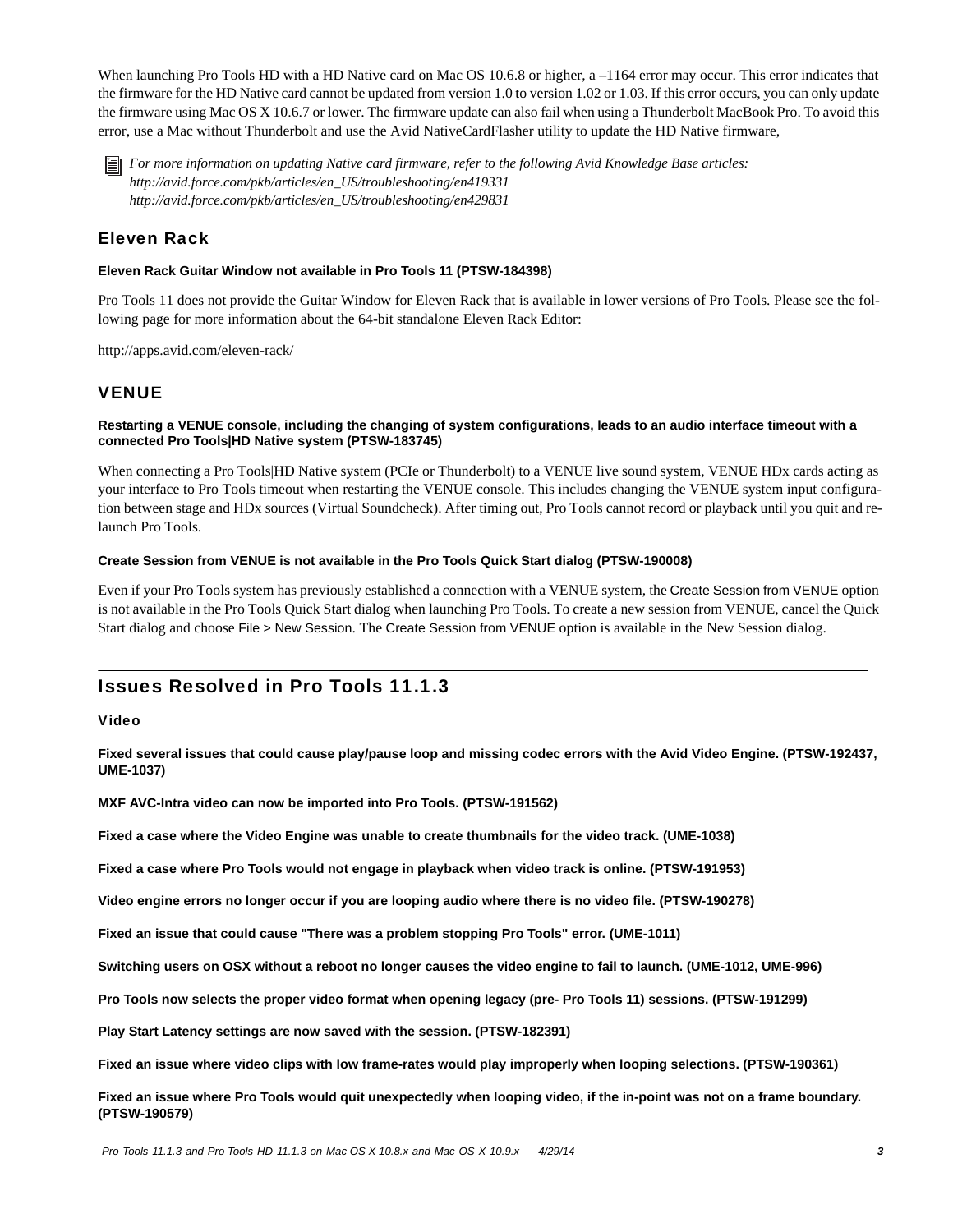**To prevent instability, the option to Disable Video Hardware is no longer available while the Pro Tools transport is active. (PTSW-183703)**

**Avid Video Engine no longer displays an error when playing a short loop where there is no video on the timeline. (PTSW-190278)**

**Fixed an issue that could lead to a dialog warning the user of missing thumbnails, preventing the session from playing back. (UME-1014)**

**Loading a video file from NFS-formatted volumes no longer results in offline media. (UME-1015)**

**Fixed an issue that could lead to a dialog warning the user of a missing codec. (PTSW-187153)**

#### Plug-ins

**Gain reduction meter no longer improperly shows 5dB reduction on Master Tracks when a session is opened. (PTSW-187240)**

**Improved reliability of plug-in bypass. (PTSW-191334)**

**Plug-in automation no longer breaks linked parameters when set to Touch. (PTSW-191139)**

**Fixed a rare case in which some plug-ins could not be inserted. (PTSW-189279)**

**Fixed unexpected behavior for plug-in auxiliary output channels > 128. (PTSW-190719)**

**Fixed a rare case where loading certain plug-in presets would cause Pro Tools to quit unexpectedly. (PTSW-192071, PTSW-186197)**

**Click II no longer changes timbre randomly. (PTSW-190101)**

**Master bypass automation data for some third-party plug-ins no longer becomes corrupted when copied between tracks. (PTSW-192282)**

#### **Miscellaneous**

**OpenSSL updated to 1.0.1g. (SoundCloud and Gobbler integration)**

**Track Punch no longer occasionally deletes clips off the timeline. (PTSW-186681)**

**Fixed an issue where Beat Detective's processes were slow when its window was in the foreground. (PTSW-184608)**

**Performing a Bounce to Disk with six or more bounce sources in a session on ISIS no longer crashes Pro Tools. (PTSW-191594)**

**Groove clipboard now properly propagates to the Event Operations Window. (PTSW-190367)**

**Fixed a case where the Volume Trim automation lane improperly reverts to Volume lane automation display after reopening a session. (PTSW-191760)**

**Attempting to Automate Pan Right on stereo tracks using the MC Pro joysticks in Touch automation no longer stops automation from writing. (PTSW-191983)**

**(Pro Tools|HD only) C|24 scribble strip automation features are now displayed properly when HD software is running without HD hardware. (PTSW-190882)**

**Fixed an issue that would cause Pro Tools to incorrectly display a looping playhead when online in Remote Mode. (PTSW-191125)**

**Soundmaster timecode no longer quickly jumps somewhere else before locking to start location. (PTSW-190112)**

**Pro Tools no longer displays an error when importing audio from mounted ISIS volumes using Interplay Access. (PTSW-191143)**

**Fixed an issue that would cause Pro Tools to display error messages in the I/O Setup for HD|MADI devices. (PTSW-190580)**

**Embedded OMF files will now relink properly. (PTSW-189884)**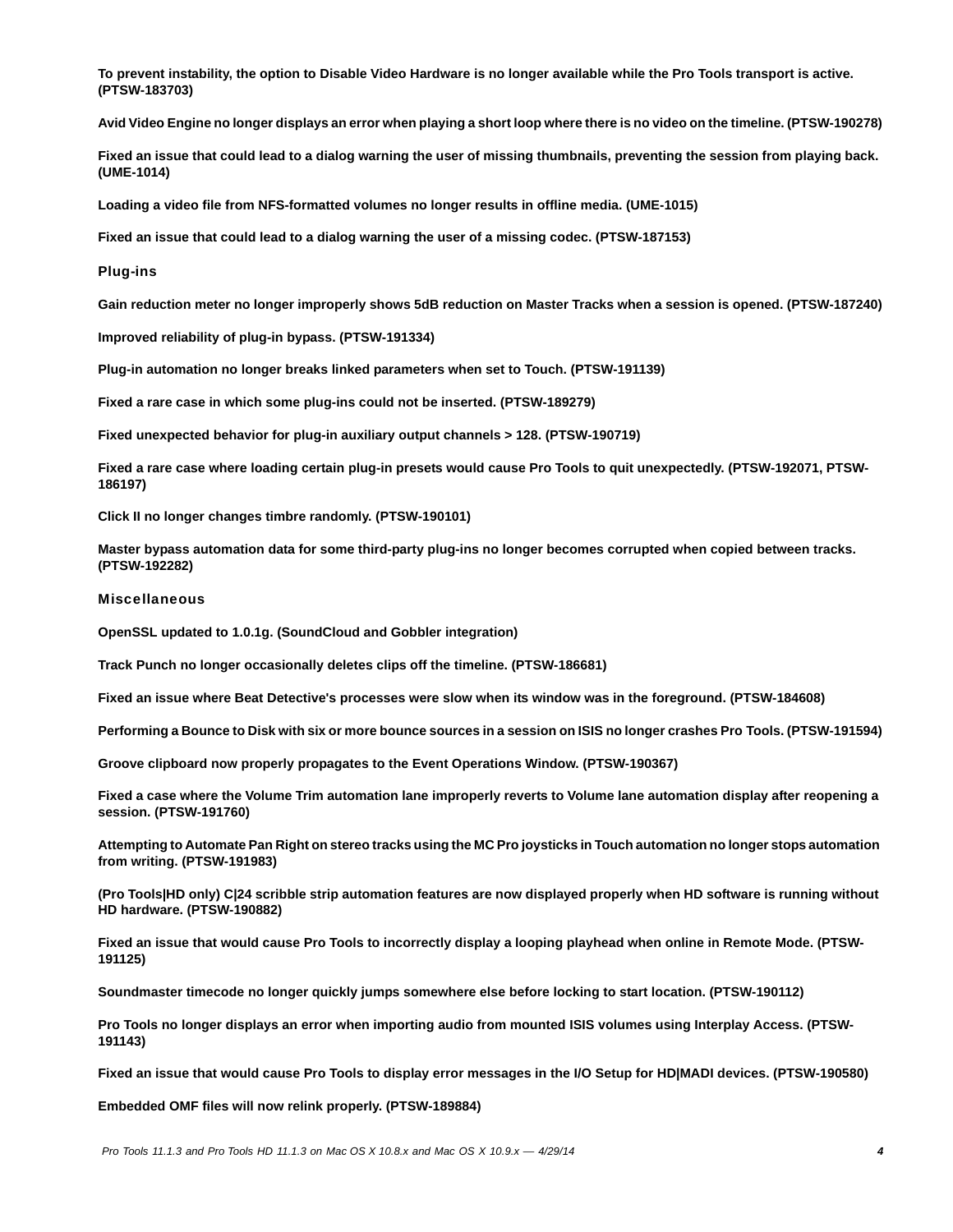**Fixed an issue that caused Session Data Exported as Text to sort improperly in other applications. (PTSW-189277)**

**Editing clip gain during playback no longer results in unpredictable level changes. (PTSW-192551, PTSW-192575)**

**Fast surround pans now play back smoothly. (PTSW-192146)**

**Steep level automation no longer plays back incorrectly on the first play pass after session open and on first play pass after writing automation (HDX only). (PTSW-192502, PTSW-192316)**

**Fixed a case where stopping the transport while recording would create a gap at the end of a recording pass. (PTSW-192652)**

**Pro Tools no longer prevents scrolling of background windows when certain windows, like I/O setup, are open. (PTSW-187314)**

**Copy/Paste now works properly in counter fields, such as the Main Counter and Spot dialog. (PTSW-190682, PTSW-189258, PTSW-191012)**

**HEAT no longer silences when a native plug-in is instantiated in Insert J. (PTSW-186948)**

**Audio level is no longer unpredictable when editing clip gain with a mouse during playback. (PTSW-192551, PTSW-192575)**

**Steep volume automation no longer plays back incorrectly on first play pass after session open and on first play pass after writing automation (HDX only). (PTSW-192502, PTSW-192316)**

**Fixed a rare case in which overwriting the I/O Setup could cause an error when saving a project. (PTSW-192632)**

**Fixed a rare case in which Pro Tools would quit unexpectedly after stopping a Destructive Punch record pass. (PTSW-192573)**

**Trim automation no longer removes some downstream breakpoints. (PTSW-193101)**

**Pro Tools no longer quits unexpectedly when indexing volumes with bad UTF8 characters. (PTSW-193211)**

**Fixed a rare case where an invalid fade could be created adjacent to a crossfade, resulting in the clip being dropped from the timeline. (PTSW-185345)**

**Trim automation no longer delays the underlying written automation. (PTSW-186367)**

**Fixed a case where Clip Groups could be removed from the timeline when using key commands to cycle through the automation playlist view. (PTSW-146101)**

**Fixed an issue that would result in audio being erroneously played through the AFL/PFL path after an offline bounce. (PTSW-193306)**

**Fixed a case where pan automation would be removed when switching send channel counts with FMP enabled. (PTSW-193320)**

**Pro Tools HDX systems no longer display inaccurate metering on buses that pass more than 100 voices. (PTSW-192672)**

# Issues Resolved in Pro Tools 11.1.2

**Fixed a case where some plug-ins could not be switched out of bypassed state. (PTSW-191334)**

**Automation now properly interacts with linked plug-in parameters. (PTSW-191139)**

**C|24 HD-specific features are now available when using Pro Tools HD with non-HD hardware, including Aggregate I/O. (PTSW-190882)**

**Automation thinning no longer occurs improperly to breakpoints outside the most recent pass. (PTSW-165583)**

**Pro Tools now correctly extracts audio from imported AAF files. (PTSW-182235)**

**When there are missing files in an open session, mounting a volume no longer causes the Relink dialog to open. (PTSW-191127)**

**Pro Tools no longer quits unexpectedly on launch with networked home folders via OS X Open Directory. (PTSW-191277)** 

**Pro Tools now recognizes Finder folders that contain a forward slash "/" in their name. (PTSW-191175, PTSW-190625)**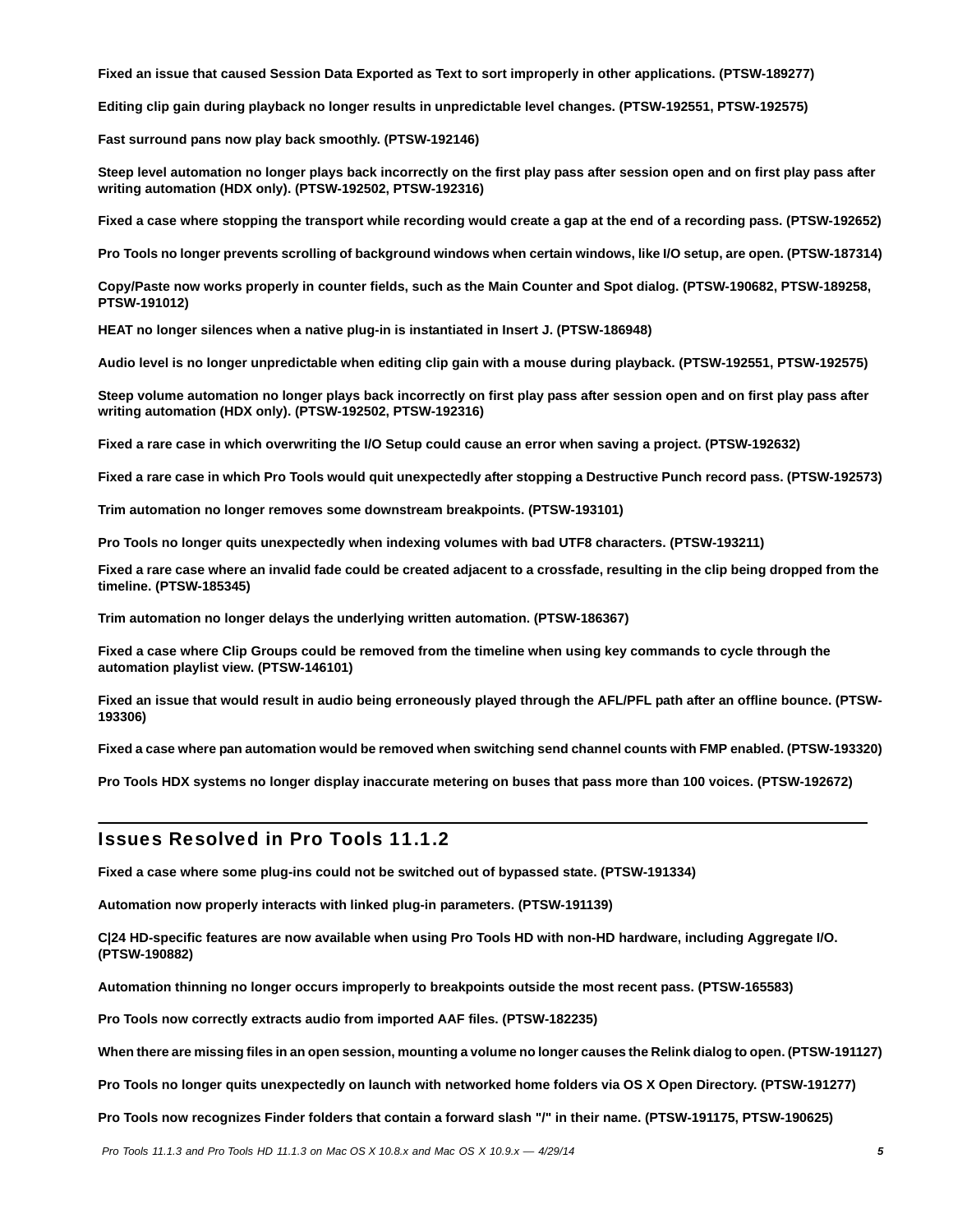# Issues Resolved in Pro Tools 11.1.1

**When vertically dragging a clip that shares a crossfade with an adjacent clip, the crossfade will now be converted to separate fades that preserve the sound of the original crossfade. (PTSW-173175)**

**Pro Tools now successfully imports AAF files originally exported from Steinberg Nuendo. (PTSW-190498)**

# Issues Resolved in Pro Tools 11.1

For a list of issues resolved in Pro Tools 11.1, please see the following Knowledge Base article:

<http://avid.force.com/pkb/articles/troubleshooting/Issues-addressed-in-Pro-Tools-11-1>

# Known Issues

The following sections document known issues you may encounter when using Pro Tools 11 and Pro Tools HD 11, along with workarounds if they exist.

# General Pro Tools Issues

### **Pro Tools quits unexpectedly when manually moving clips with sections out of the session length bounds (PTSW-188679)**

Clips that are moved outside of the session bounds may cause Pro Tools to quit unexpectedly. To avoid this, adjust the Session Length setting (in the Session Setup window) to ensure that there is sufficient time for all material in the session.

### **Pro Tools quits unexpectedly when importing video during playback (UME-960)**

Pro Tools may quit unexpectedly when importing video by drag and drop during playback. To avoid this issue, stop playback before importing video by drag and drop. Restart playback after the video has finished importing.

#### **Pro Tools does not play back immediately after importing a large and complex AAF sequence (UME-905)**

Importing a complex AAF sequence that contains many video files and edits may cause Pro Tools to be in a Play/Pause state after all files have finished linking. This may also happen when reopening the session. If you encounter this, stop the transport, wait 30 seconds, and then attempt playback again. To avoid this problem completely, you can bounce the video and re-import, or request that the video editor flatten the video upon export.

# **Export Clip Definitions keyboard shortcut does not work (PTSW-180985)**

The Export Clip Definitions keyboard shortcut (Shift + Command + Y) in Pro Tools conflicts with a MacOS keyboard shortcut. To remove the conflicting MacOS keyboard shortcut, go to System Preferences > Keyboard and click Keyboard Shortcuts. Select "Services" and deselect "Make New Sticky Note."

### **When Bouncing to Disk or Bouncing to QuickTime, the Bounce hangs if the file name contains an illegal character-such as ":" or "ü" (PTSW-183327)**

To avoid this issue, do not use non-standard characters for bounced file names.

### **When importing session data, automation is replaced instead of overlaid when using Adjust Session Start Time to Match Source Start Time (PTSW-149273)**

Automation can sometimes be replaced instead of overlaid when using Adjust Session Start Time to Match Source Start Time when importing session data. This issue may occur if the source session start time (of the session being imported) is earlier than the current session start time. This issue can be avoided if you instead import the session data from the session with the later start time into the session with the earlier start time. You must also not enable the Adjust Session Start Time to Match Source Start Time option, and select Maintain Absolute when prompted.

#### **Automatic Delay Compensation cannot not be applied to tracks recording from different types of sources (PTSW-157960)**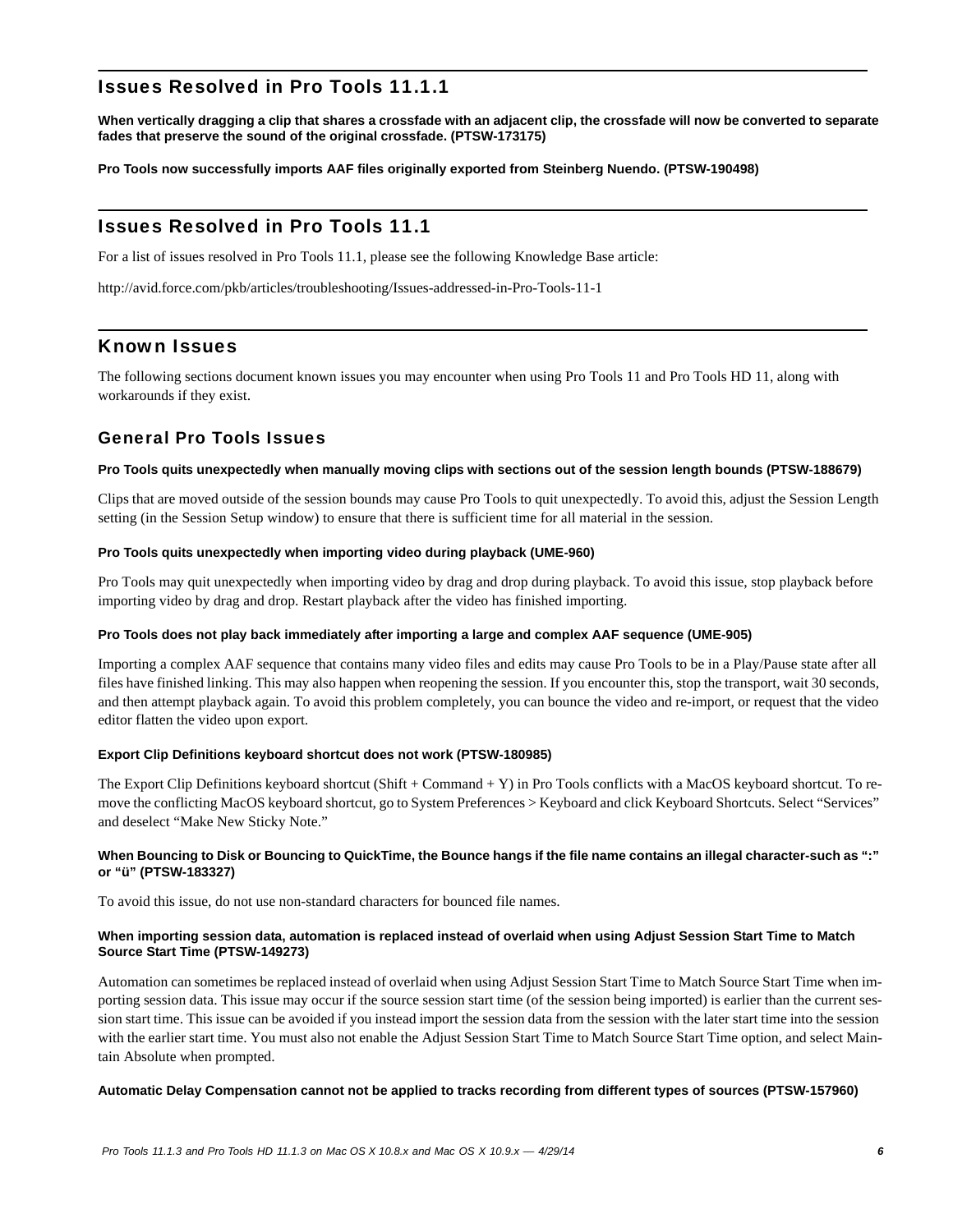Automatic Delay Compensation cannot compensate for cascaded records that use both I/O and bus inputs to recording tracks. An example of this is feeding an audio track (in record) from an audio input, and then bussing the output of the track to another audio track also in record. The first audio track will be compensated but the second cascaded track will not be. (This is not a common workflow.)

# **Audio scrubbing is offset by the overall system delay when Automatic Delay Compensation is enabled (PTSW-150138)**

With Automation Delay Compensation enabled, when scrubbing audio the output is offset by the overall system delay (displayed in the Session Setup Window). Large system delays cause a noticeable offset. To avoid this issue, you can disable Automatic Delay Compensation when you want to scrub audio for editing.

# **DestructivePunch may not behave correctly when using Automatic Delay Compensation (PTSW-157282)**

When using the Maximum amount of Delay Compensation, DestructivePunch may not behave correctly. To avoid this issue, do not use DestructivePunch with system delays over 4,096 samples at 48 kHz, 8,192 samples at 96 kHz, or 16,384 samples at 192 kHz.

# **Cannot run Reason or Record as ReWire clients if they have not first been launched and set up as a standalone application (PTSW-133070)**

Reason and Record need to be launched and setup as a stand-alone applications before running them as a ReWire clients with Pro Tools. Do the following:

- Launch Reason or Record in stand-alone mode and follow the on-screen instructions.
- Quit Reason or Record.
- Launch Pro Tools and insert Reason or Record as a ReWire plug-in on an audio, Auxiliary Input, or Instrument track.

# **Exporting interleaved BWF files from Pro Tools 10 and importing into Pro Tools 9.0.x and lower may cause Pro Tools to quit unexpectedly (PTSW-151579)**

When exporting any greater-than-stereo multichannel interleaved WAV (BWF) files other than 5.1 from Pro Tools 10 and then importing them into Pro Tools 9.x or lower, Pro Tools quits unexpectedly. To avoid this problem, export audio files for import into lower versions of Pro Tools in another file format (such as AIFF or multi-mono).

# **AAF files that contain AMA-linked audio cannot be imported (PTSW-182322)**

Pro Tools cannot import AAF files that contain AMA-linked audio files. AMA-linked audio must be imported or transcoded in Media Composer before the AAF is exported.

# **Unrendered mix and match AAFs will not properly import (PTSW-181825)**

If the error "A video file and its associated clips were removed because its timecode rate is incompatible with the project type" appears, it is likely that your AAF contains unrendered mix and match video. To avoid this, render mix and match AAFs from Media Composer before or during export.

# **48 kHz Bounce to MP3 in Pro Tools 7.x and higher results in a 44.1 kHz MP3 File (PTSW-51960)**

Bouncing to MP3 while using the "Highest Quality Encoding, Slower Encoding Time" setting with any bit rate other than 320 kbps will result in a 44.1 kHz file. This is a known limitation of the encoder.

# **Clip names appear incorrect after selecting Field Recorder channel matches, or expanding to new tracks. (PTSW-136012)**

This can occur if the file name of a Field Recorder channel match contains a hyphen followed by a number greater than zero. Pro Tools names new clips by incrementing the number after the hyphen. If a field recorder file is already named in this way (such as "Filename-01"), then new clips created by selecting a Field Recorder channel match or by expanding a track may have names different from the parent file. To avoid this situation, avoid using hyphens in Field Recorder file names.

# **Field Recorder matches appear offset after AudioSuite rendering if the session timecode rate does not match the file timecode rate (PTSW-152147)**

If a portion of a file has been rendered with an AudioSuite plug-in, an offset can occur when expanding field recorder matches in cases where the session timecode rate does not match the timecode rate of the audio file. To avoid this issue, you can either render the whole file with AudioSuite (rather than only a portion of the file), or use Whole File mode when rendering AudioSuite processing.

# **External Field Recorder matches do not show up after an initial index pass (PTSW-180659)**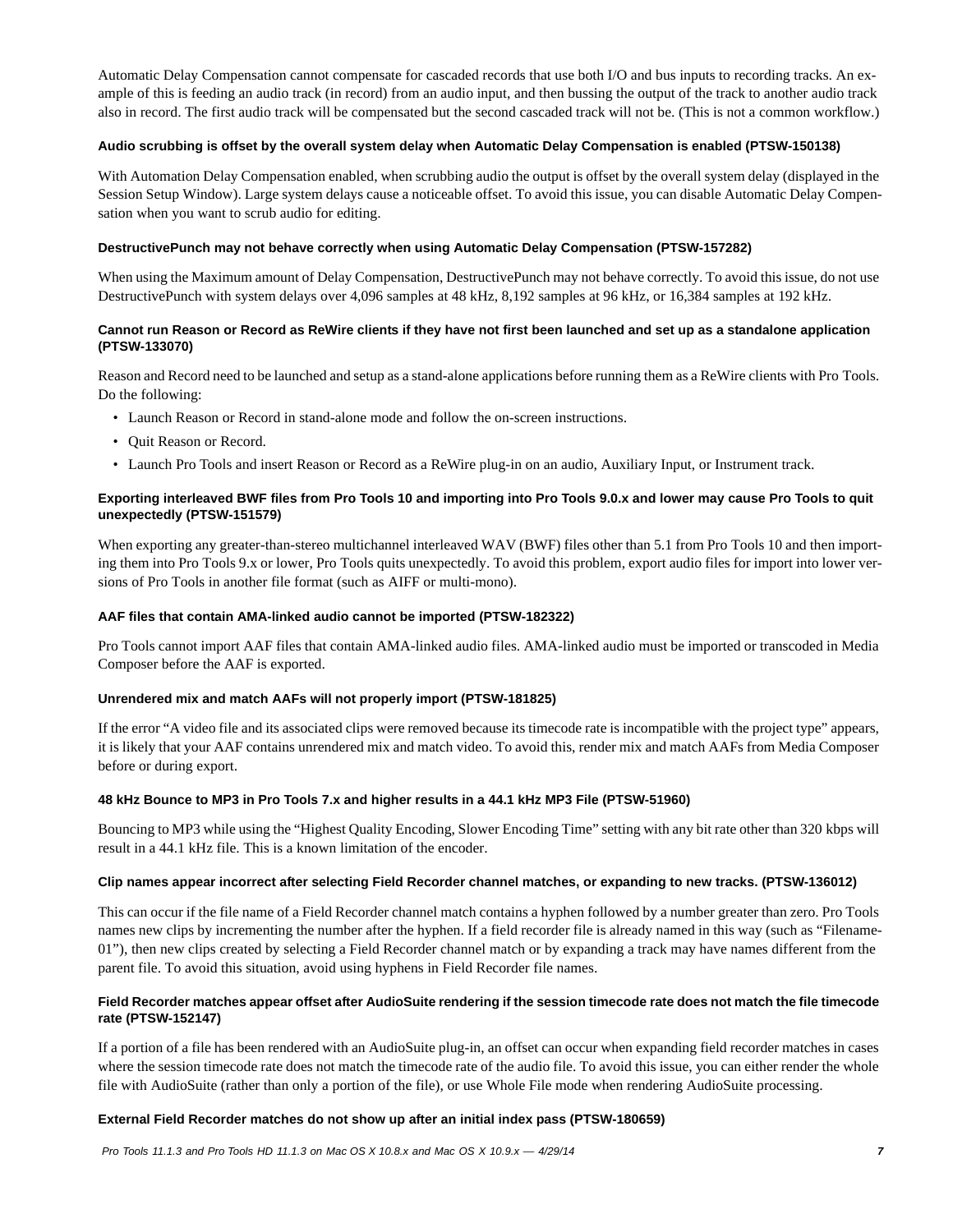If external field recorder matches do not show up on a field recorder track after the initial index pass, save and reopen the session.

# Pro Tools|HDX Systems

# **Pro Tools does not play back when an invalid sync source is selected on SYNC HD (Word Clock or AES/EBU) (PTSW-156651)**

When attempting to initiate playback, playback will fail if a SYNC HD is connected to an HDX card and an Avid audio interface with no connections to either the word clock or AES/EBU ports. Ensure that the clock is set to a working clock source to resolve this issue.

# **In Avid DigiTest, the reported slot number may not correspond to the physical slot number in the computer (PTSW-155373)**

In Avid DigiTest, the slot number reported for Avid HDX cards starts from 0 on up. For example, "Slot 1" does not necessarily correlate to the first physical slot in the machine. If you have an Avid HDX card that is having problems, match the Serial Number ID on the back of the card with the Serial Number ID displayed on the Slot Info page in Avid DigiTest.

# **Pro Tools does not use HDX hardware if a Core Audio application is using HDX hardware (PTSW-155010)**

When launching Pro Tools HD on an HDX hardware accelerated system, Pro Tools will use the Pro Tools Aggregate I/O as the Playback Engine if a Core Audio application has already engaged the HDX hardware. Be sure to quit all Core Audio applications before launching Pro Tools HD to ensure that Pro Tools HD can use HDX hardware.

# **With multiple track output assignments, Native plug-ins use more voices than expected (PTSW-156089)**

When using Native plug-in as the last insert on a track that has multiple outputs assigned, additional voices will be used for each voiced output assignment. This is because a voice is required for each audio channel routed from the TDM engine to the host processor and back. To avoid this issue, use a DSP plug-in, such Trim, as the last insert on the track.

# Pro Tools|HD Native PCIe Systems

# **Audible pops and clicks occur when changing buffer sizes (PTSW-125715)**

Pops and clicks may occur when changing the Hardware Buffer Size (H/W Buffer Size) in the Playback Engine dialog while monitoring live audio through HD Native hardware. Avid recommends not changing the Hardware Buffer Size while monitoring live audio to avoid this problem. If you must change the Hardware Buffer Size while monitoring live audio, be sure to lower the monitoring volume to avoid any possible damage to your speakers.

# Pro Tools|HD Native Thunderbolt Systems

# **HD Native Thunderbolt headphone output stops working when low latency monitoring is enabled (PTSW-169936)**

The headphone output on the HD Native Thunderbolt does not function when low latency monitoring is enabled. In this case, use alternative monitoring source such, as an Avid HD OMNI.

# **HD Native Thunderbolt prevents the computer from waking after sleep (–9171 error) (PTSW-169172)**

Pro Tools HD and HD Native Thunderbolt do not support the sleep function of Mac OS X. If encountered, disconnect HD Native Thunderbolt to wake the computer. Disable all sleep functions in System Preferences (except display) and shut down the computer. Reconnect HD Native Thunderbolt and start the computer.

# **HD Native Thunderbolt reports a clock error at higher sample rates (PTSW-168819)**

With some computers, you may encounter an audio clock error when recording at higher sample rates (such as 96 kHz) and with lower HW Buffer Size settings (such as 128 samples or less). In general, higher HW Buffer Size settings are recommended at higher sample rates. For example, at 96 kHz, a HW Buffer Size setting of 256 samples or higher is recommended.

# **HD Native Thunderbolt is only supported as the first or second thunderbolt device in a thunderbolt chain at sample rates up to 96 kHz, and it must be the only Thunderbolt device in a chain at any sample rate above 96 kHz (PTSW-168229)**

HD Native Thunderbolt is only supported as the first or second Thunderbolt device in a Thunderbolt chain at sample rates up to 96 kHz, and must be the only thunderbolt device in a chain at any sample rate above 96 kHz. Visit the compatibility pages on the Avid website for more information (*www.avid.com/compato)*.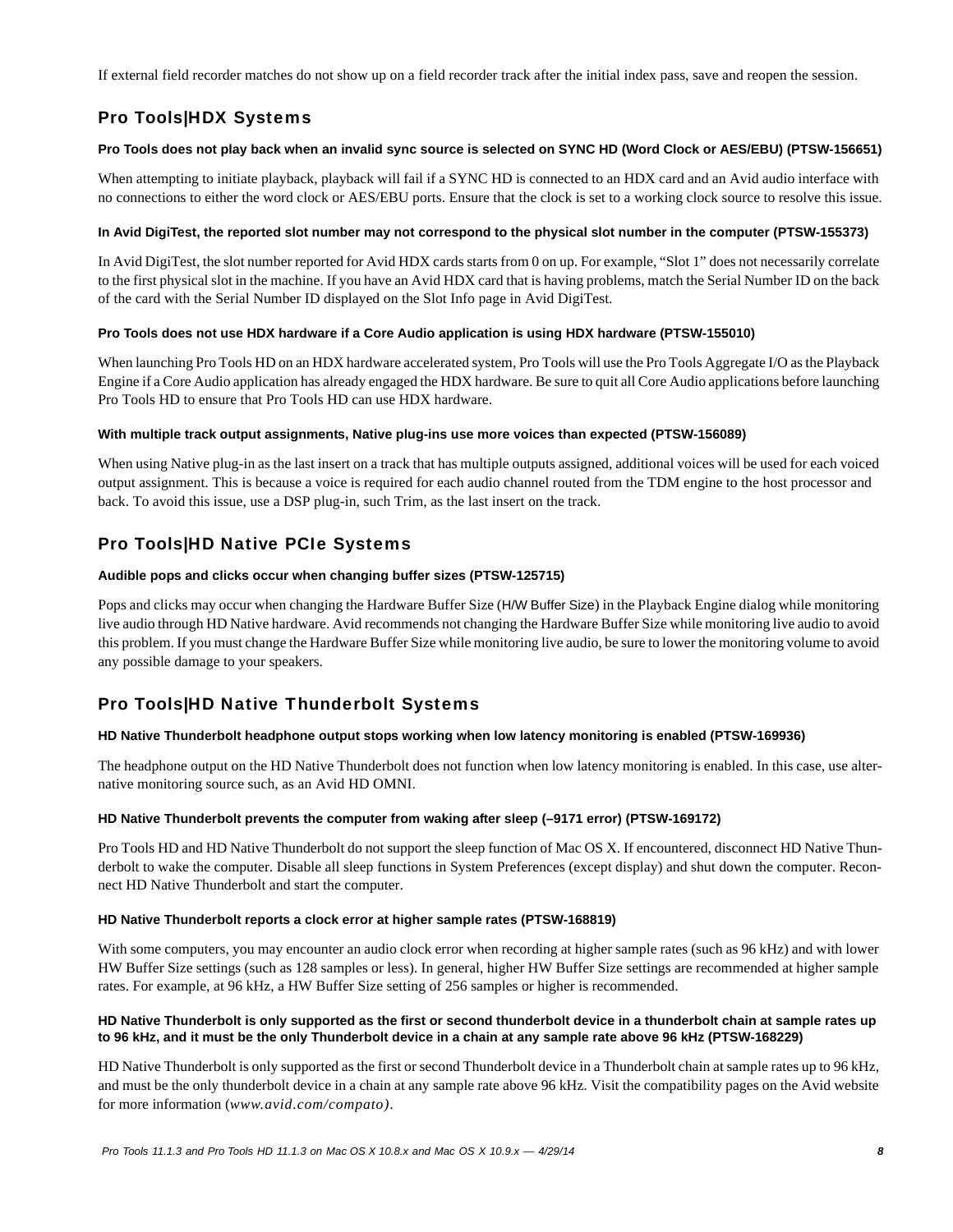#### **Pro Tools quits unexpectedly when selecting HD Native Thunderbolt in the Playback Engine (PTSW-167511)**

After disconnecting and reconnecting HD Native Thunderbolt from your computer, Pro Tools quits unexpectedly when selecting HD Native Thunderbolt in the Playback Engine. After disconnecting and reconnecting HD Native Thunderbolt, restart your computer to avoid this problem.

### **Using the HD Native Thunderbolt headphone output with surround monitoring (HDM-13)**

Headphone monitoring with HD Native Thunderbolt is set to mirror Pro Tools output channels 1 and 2 on the first audio interface. To use HD Native Thunderbolt headphone monitoring with sessions that use surround formats (such as 5.1), change the surround monitoring path in I/O Setup so that the Left channel is mapped to Output channel 1 and the Right channel is mapped to Output channel 2.

# I/O Setup

# **Master Faders assigned to mapped output busses function only on that specific bus, not for the output channel as a whole (PTSW-127517)**

Because a Master Fader works on a bus, not on an output path or output channel, there may be certain configurations in which the level sent to the physical I/O is not reflected on any meters in the Pro Tools application. If the configuration includes overlapping output paths or has multiple busses assigned to a single output path, the overall signal level from these combined sources (including any clipping indication) will only be displayed on the interface itself. You can avoid using multiple output paths or output busses simultaneously by routing your sources to a single mapped output bus and assign a Master Fader to that.

# **Overlapping outputs are not supported for AFL/PFL (PTSW-128167)**

While Pro Tools I/O Setup lets you select overlapping outputs for AFL/PFL monitoring, overlapping outputs are not supported for AFL/PFL monitoring. For example, if paths A 3–4 overlap the main path A 1–2, even though you can select paths A 3–4 for AFL/PFL monitoring, you won't hear anything when monitoring AFL/PFL on paths A 3–4. You can avoid this problem by using non-overlapping paths for AFL/PFL monitoring.

### **Session templates retain I/O settings and some preferences, display settings, and window layouts (PTSW-47133)**

Pro Tools session templates retain the I/O settings and some of the preferences, display settings, and window layouts from the system on which the template was created. Consequently, created a new session based on a template restores several session properties from the original system. These properties are retained by Pro Tools until you change them or another session or template is opened that replaces them. This also means that if a new blank session is created after using a template, the properties from the template will be used for the new session.

The properties retained from templates include default track height, view settings, window size and position, and I/O Setup. You can update templates by making the desired changes, using the File > Save as Template command (be sure to select the "Install template in system" option), and then selecting the template you want to replace.

# **I/O Settings Pane appears inactive after editing video track during play (PTSW-183106)**

If you edit video during playback, the I/O Setting pane for the Video track appears inactive during playback, preventing you from opening the track's Output Setting tab. To access I/O settings for the track, stop playback.

# **Output and Send assignments may not be reactivated if they are disabled and then re-enabled in the IO Setup when DSP Usage is at its maximum (PTSW-156397)**

Disabling and re-enabling an internal or mapped bus in the IO Setup does not guarantee that all associated assignments will be re-activated in a session that is using maximum DSP resources. To re-activate these assignments, save and reopen the session. You can also avoid this issue by adding additional HDX cards to your system.

# **IO Setup sets to Pro Tools Aggregate IO after updating HDX card firmware (PTSW-159624)**

Pro Tools IO Setup may be improperly configured to Aggregate IO after performing a firmware update on an Avid HDX card. To resolve this issue, quit Pro Tools and delete the "Last Used.pio" file from the IO Settings folder (located in the same folder as the Pro Tools application). Relaunching Pro Tools will create a default IO setup based on the peripherals connected to your HDX card(s).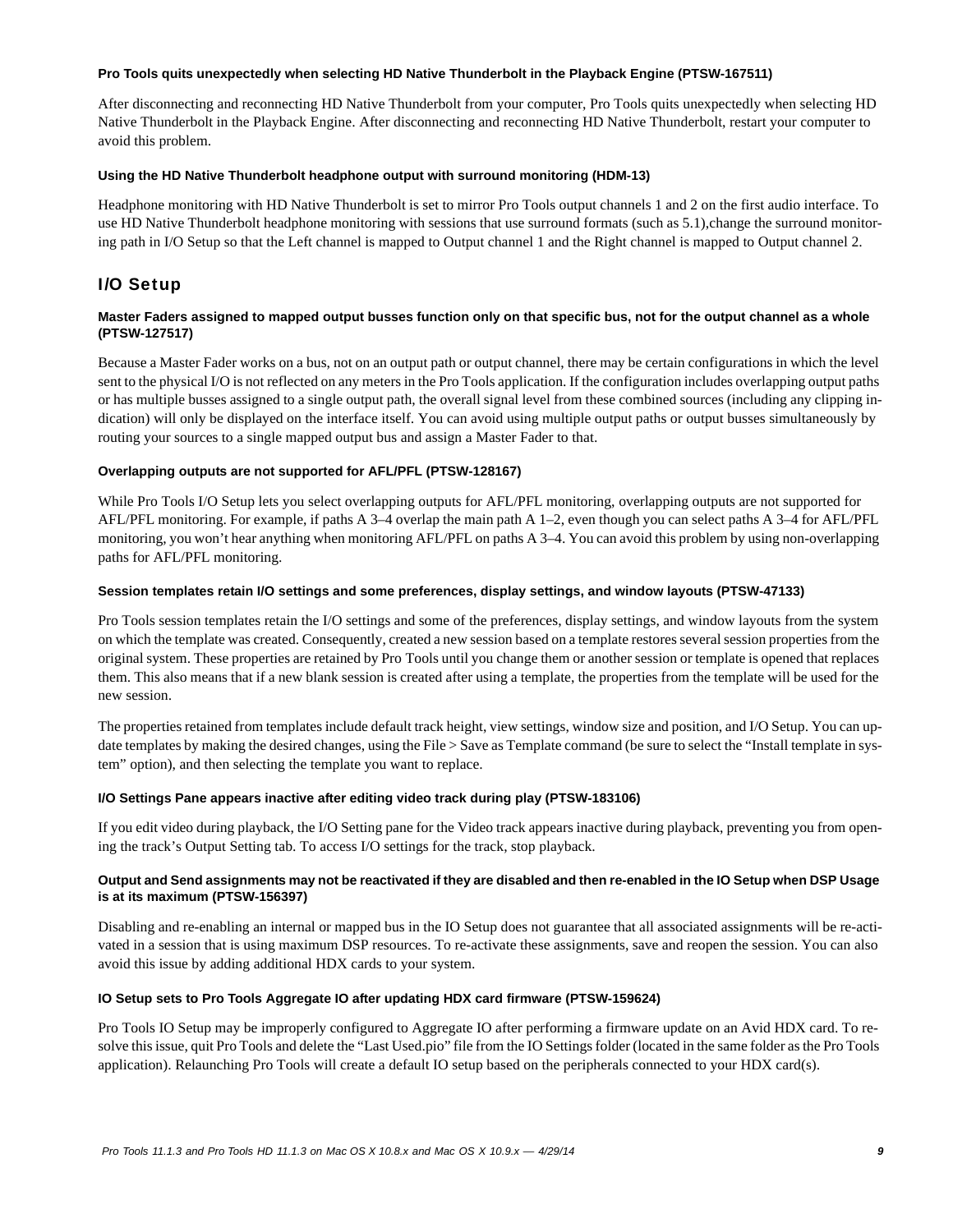# File and Disk Management

# **After Relinking files the Relink window does not retain its "revealed/open" status (PTSW-178130)**

Although the checkbox remains selected, the reveal status of volumes is not retained if the Relink window is automatically reopened. Be sure to reveal the volumes so that the enabled checkboxes are visible in order to reliably relink to missing files.

### **When relinking audio files, mismatched channel widths are not found (PTSW-189868)**

When relinking audio files, it is possible to link files with different channel widths. This is not a supported workflow and may have unpredictable results. Ensure that the channel width of linked files match the channel widths of clips in the session to avoid this issue.

# Elastic Audio

### **When opening legacy sessions (Pro Tools 9 and lower) in Pro Tools 10 and higher, any rendered Elastic Audio clips are automatically re-rendered (PTSW-139989)**

Rendered Elastic Audio clips created in legacy sessions need to be re-rendered for use in Pro Tools 10 and higher. Re-render of these files occurs automatically when the session is opened in Pro Tools 10 and higher.

# **Fades on Elastic Audio-enabled tracks may not regenerate when opening sessions created with Pro Tools 10 and higher in Pro Tools 9.0.x (PTSW-152949)**

When saving a copy of a Pro Tools 10 or higher session to v7-v9 and opening the copy in Pro Tools 9.x, some fades might not be regenerated even if you select the option to re-generate fades without searching. If this happens, closing and re-opening the session causes the missing fades to regenerate.

### **Maintaining phase coherency with Elastic Audio pitch processing (PTSW-20602)**

When there is Elastic Audio Pitch processing enabled on a track, switching from Polyphonic, Rhythmic, or X-Form to Monophonic or Varispeed can disrupt phase coherency. To preserve phase coherency in this case, be sure to clear all Elastic Audio Pitch processing from the track before switching to the Monophonic or Varispeed algorithm.

# **Drift in an audio file may occur when using Elastic Audio and the Monophonic or X-Form algorithms (PTSW-33768)**

Drift in an audio clip may occur when using elastic audio depending on how much the clips is expanded or compressed when using the Monophonic or X-Form algorithms. If you are using elastic audio with material that contains transient information in it that you would like to keep from drifting, you should use the Polyphonic or Rhythmic algorithms.

# **Default Input Gain preference is only for Elastic Audio imported at session tempo (PTSW-34096)**

The Default Input Gain preference in the Elastic Audio section of the Processing Preferences page is for Elastic Audio Imported at Session Tempo only. This preference option will not function unless Preview in Context is enabled in Workspace, and/or "Drag and Drop from Desktop Conforms To Session Tempo" is enabled in the Processing Preferences page.

# **Displayed Timebase is incorrect after importing Elastic Audio tracks (PTSW-46897)**

The incorrect timebase is displayed after importing Elastic Audio tracks to existing tracks with opposite timebase. You will need to manually select the correct timebase for the affected tracks.

# **Elastic Audio clips on Playlist lanes are not rendered (PTSW-47311)**

In Playlists View, any Elastic Audio clips on Playlist lanes are not rendered (waveform is "off-line") when changing the track's Elastic Audio processing from Real-Time to Rendered. Using the object grabber to select any off-line clips, promoting them to the main playlist or copying and pasting the clips in place will render using the selected Elastic Audio algorithm.

# **Clip Groups containing Elastic Audio are not recognized as Elastic if the Clip Group itself has not had any Elastic functions applied (PTSW-34335)**

If a clip group contains Elastic Audio inside it, but no Elastic Audio operations have been performed on the outermost level of the clip group itself, then the clip group will not register as Elastic Audio. When used to create a new track, the track will not automatically be Elastic Audio–enabled, and the elastic audio inside the clip group will be rendered using the default Elastic Audio plug-in for the session. As a workaround, add a warp marker to the clip group to force it to register as an elastic clip. Or, create an Elastic Audio–enabled track first, then add the clip group to it.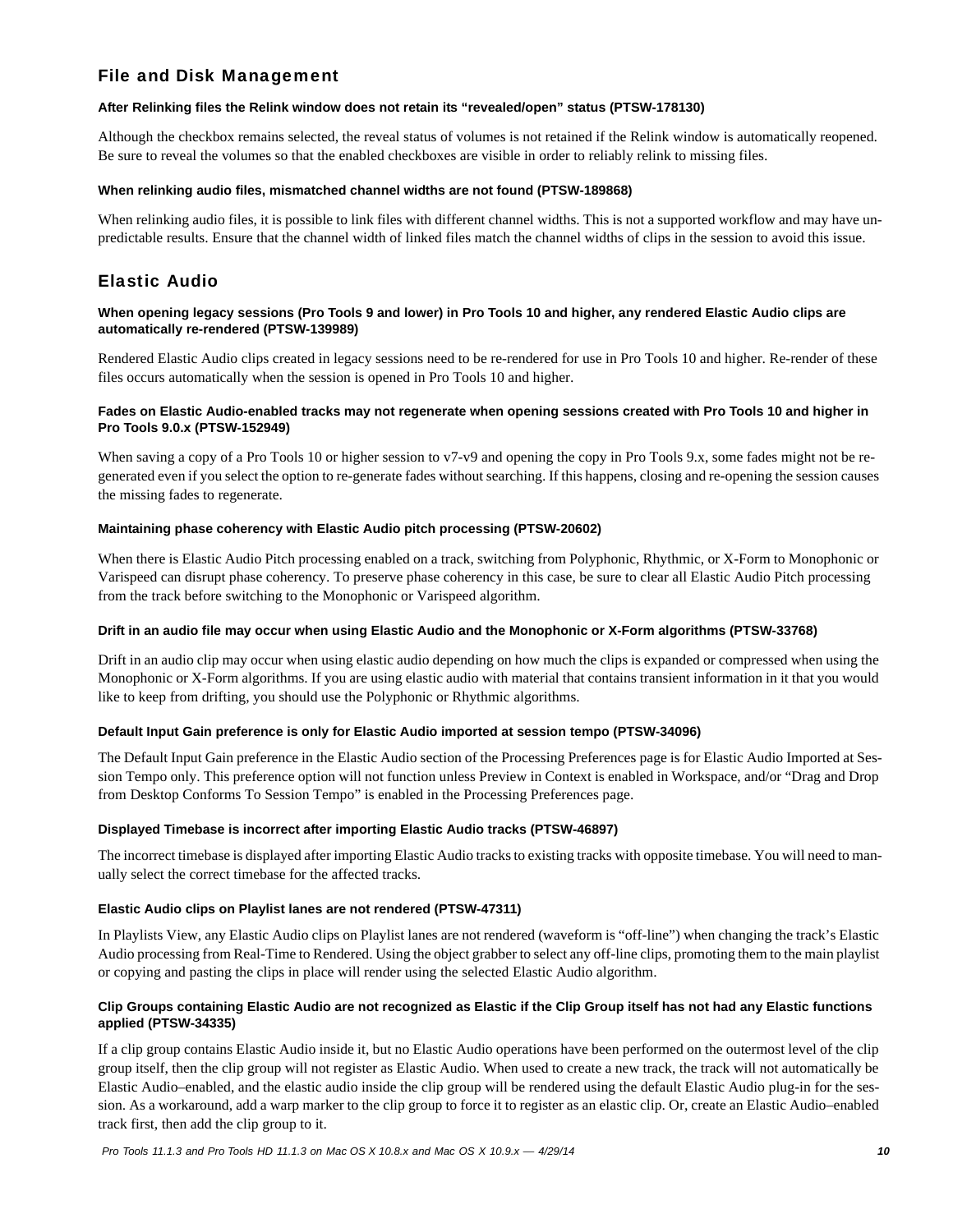### **Cannot import Elastic Audio tracks with the Consolidate From Source Media option (PTSW-33894)**

Use Copy from Source Media to import Elastic Audio tracks.

#### **Timing inaccuracy in audio files converted from CAF and MP3 with Preview In Context enabled (PTSW-46707)**

Audio files converted from CAF and MP3 with Preview In Context enabled can cause timing inaccuracies (gaps in the audio and innerclip asynchronous transients issues). This is inherent with compressed file formats.

# MIDI

### **When recording MIDI, Wait for Note does not respond to MIDI input from ReWire (PTSW-30511 and PTSW-34550)**

When performing a MIDI record, Wait for Note will not respond to any MIDI received from ReWire. If you are recording MIDI generated from a ReWire application, you will have to start the transport manually or use a countoff instead of Wait for Note.

### **When using Import Session Data on a MIDI track with Real-Time Properties enabled and set to using Diatonic transposition, transposition is based on the first key signature in the session only (PTSW-49297)**

When importing session data from a session that includes multiple key signatures and a MIDI or Instrument track with the "Transpose in Key" Real-Time property enabled, the transposition will be based only on the first key in the session. This can be corrected by toggling the Real-Time Properties off and on; then the diatonic transposition will be correct for each key.

# Plug-Ins

*For known issues about specific plug-ins, see the Audio Plug-Ins Read Me.*

# **When opening legacy sessions, the 4-band EQ III plug-in is converted to the 7-band EQ III plug-in**

The AAX EQ III plug-in does not have a 4-band option. Pro Tools will automatically convert 4-band EQ III instances into 7-band instances if you are using only AAX plug-ins.

#### **Custom location for Avid Virtual Instrument content is not remembered (PTSW-187501)**

When installing AIR Creative Collection, if you choose a custom location for the content, that location is not remembered, resulting in error messages when you try to use a virtual instrument plug-in (Boom, Mini Grand, or Xpand) that references a ".big" content file. The location is not remembered after quitting and relaunching Pro Tools.

To avoid this error, move or reinstall the AIR Creative Collection content to the default location.

#### **Some plug-ins require exclusive use of a DSP chip on HDX hardware-accelerated systems (PTSW-154614)**

Certain plug-ins, such as ReVibe and Reverb One, use direct memory access (DMA) on Avid HDX cards. DMA plug-ins cannot share HDX DSP chips with other plug-ins. Additionally, even though DMA plug-ins of the same type can share a single HDX DSP chip (for example, multiple ReVibe plug-ins can use the same HDX DSP chip), they must be of the same channel width (DMA plug-ins of the same type cannot share the same HDX DSP chip if they have different channel widths).

#### **Native plug-ins appear unavailable at higher sample rates (such as 192 kHz) (PTSW-160300)**

When using some native (host-based) plug-ins at higher sample rates (such as 192 kHz), it may be necessary to lower the number of host processors in the Playback Engine dialog. This is because in certain situations it is beneficial to leave a CPU Core processor available for other tasks, and not have the host-processor engine running on all Cores.

#### **Pro Tools stops working when opening a session with Structure Free (PTSW-131965)**

When opening a Pro Tools session that uses Structure Free, Pro Tools may hang temporarily if Structure Free is looking for files in a directory where the files are not present.

#### **AudioSuite and Clip Groups (PTSW-57457)**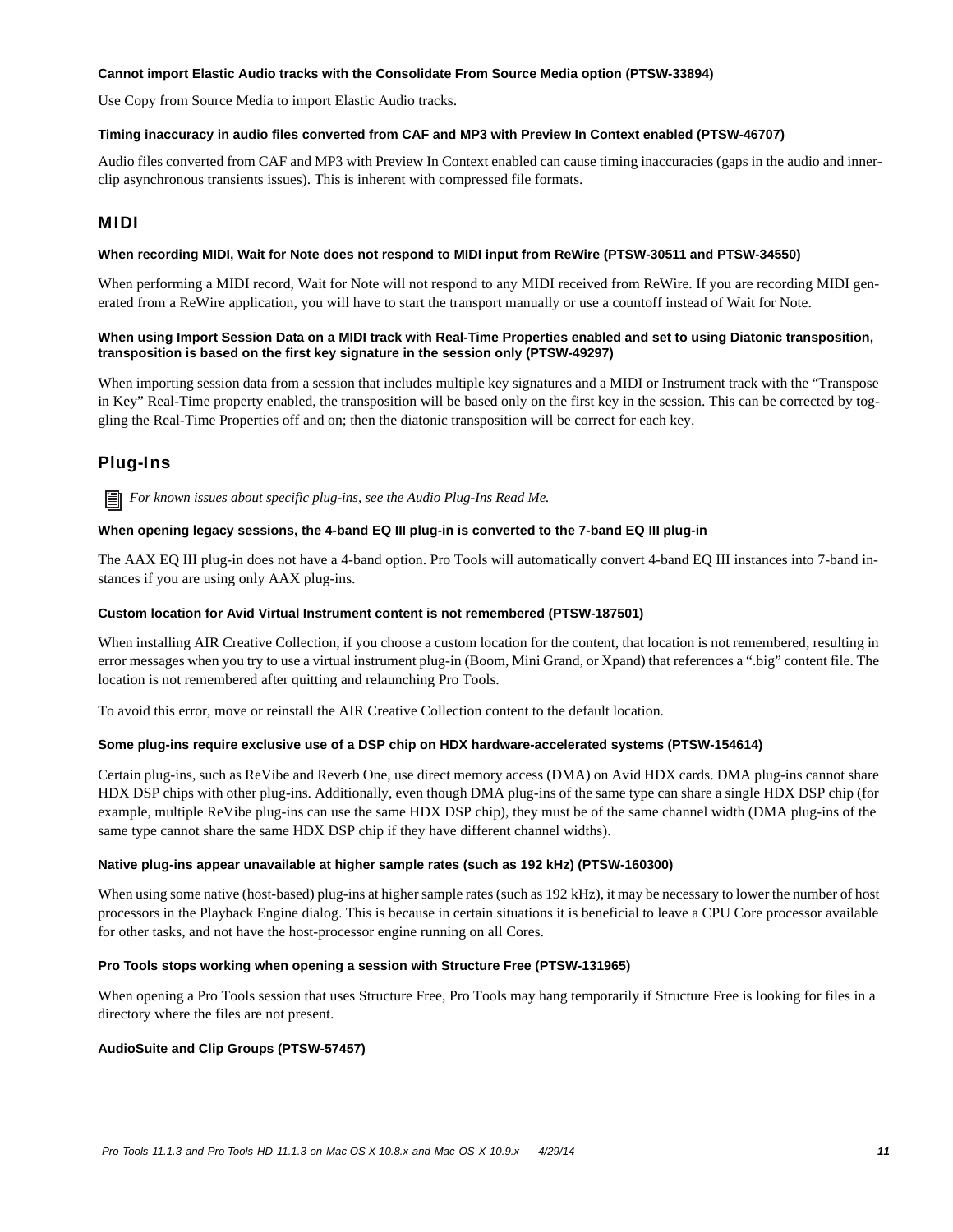AudioSuite plug-ins handle Clip Groups in the Clip List slightly differently than audio files. With audio files, an AudioSuite process can be applied to all copies of a unique audio file which appear in your session by selecting your target as Clip List in the AudioSuite plugin window and selecting Use in Playlist. However, if your target is set to Clip List in the AudioSuite plug-in window while you have a Clip Group selected, Pro Tools does not recognize the Clip Group as processable audio and will present a No Audio was Selected error. This is because a Clip Group is not treated as audio until it is actually used in a track.

To apply an AudioSuite process to all copies of a Clip Group in a session at once, do the following:

- **1** Select the Clip Group to be processed.
- **2** From the Clip List menu, select Ungroup All. All elements of the group will remain selected.
- **3** Perform AudioSuite processing.
- **4** From the Clip List menu, select Regroup.
- **5** When prompted, select Modify to apply the AudioSuite Process to all copies of the Clip Group in the session, or Copy to apply it only to the selected Clip Group.

# Control Surfaces

# **Trim Scrub and Trim Shuttle don't work on clips with fades (PTSW-46911)**

If a clip has fades, Trim Scrub and Trim Shuttle don't work when trying to trim using a control surface. To work around this problem, remove any fades on the clip, then execute the Trim Scrub or Trim Shuttle, and then restore the fades.

# **Used HW output path indication (101095)**

In Assign Matrix on your control surface, Insert mode the used HW output path will not have amber background indicating that it's already assigned after switching to a different insert on the same track.

# **Color indication on plug-in controls in Learn mode (PTSW-18480)**

When a plug-in is in Learn mode and the track with this plug-in is not focused on the main ICON unit, all automation LEDs in the plug-in window will be red if the track is in one of auto write modes. This conflicts with red color indication on the plug-in control, which is armed for mapping. The workaround is to set the track with plug-ins to Read automation mode.

# **SignalTools meter ballistics on control surfaces (PTSW-52799)**

SignalTools RMS, VU, BBC, Nordic and DIN meters will display inaccurate decay times when viewed on a control surface. Unaffected types are Peak, VENUE, and Peak + RMS, which only reports the Peak meter to the control surface. The attack times of the affected meters are not affected, only the decay times. All meter types display accurately in the plug-in window.

# **Channel Strip plug-in Expander/Gate meters appear in the Compressor/Limiter meter Instead of in the Expander/Gate meter in D-Control Dynamics section (Main Unit) (PTSW-150897)**

The Avid Channel Strip plug-in uses shared meters for Expander/Gate and Compressor/Limiter processing. Because of this, both Expander/Gate and Compressor/Limiter metering appear only in the Compressor/Limiter meter in D-Control Dynamics Section (Main Unit).

# **Pro Tools transport must be stopped when recalibrating ICON faders (78074)**

The transport in Pro Tools must be stopped when recalibrating faders on D-Command and D-Control. If one or more faders need calibration do the following: Stop playback, enter Utility mode, press TEST, press FADER, and press RECAL. After recalibrating faders. exit Utility mode.

# **Adjusting Clip Gain with the Jog Wheel on a EUCON control surface can result in Pro Tools quitting unexpectedly (PTSW-155028)**

Adjusting Clip Gain using the Jog Wheel on a EUCON control surface during playback can result in Pro Tools quitting unexpectedly. You can avoid this issue by using the mouse or key commands to adjust clip gain instead.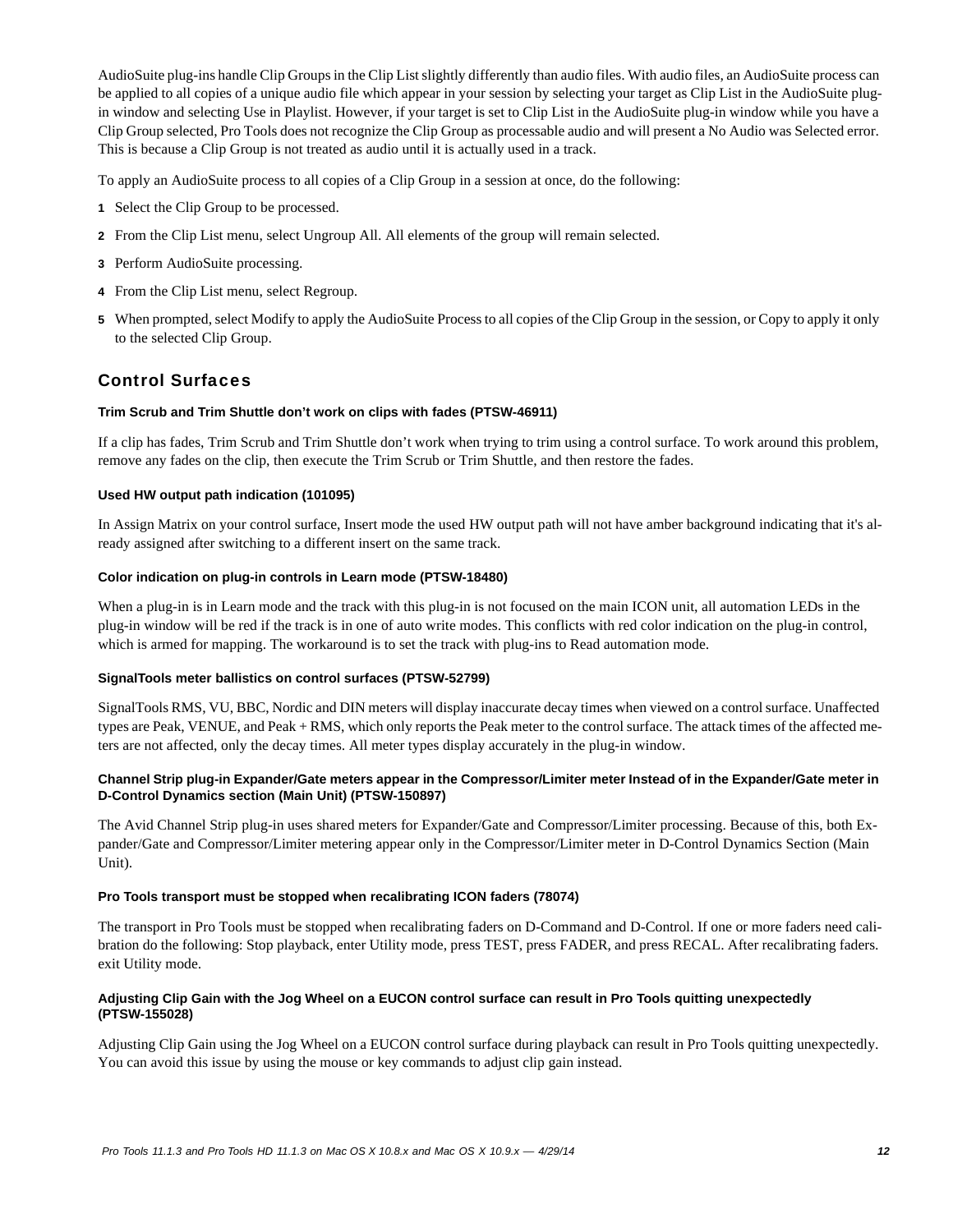# Video

# **High CPU usage with video playback set to Pillarbox/Letterbox versus stretched video (UME-946/UME-971)**

If the height and width dimensions of your picture do not match the aspect ratio of the video window, by default, the picture will be stretched to match the video window. To maintain the native aspect ratio of the picture, Right-click in the video window and select Pillarbox/Letterbox. This setting scales the picture to the largest possible size, while maintaining its native aspect ratio.

# **Playback of QuickTime video in Pro Tools may stutter or drop frames**

When monitoring QuickTime playback in the Pro Tools Video Window on the computer screen, the video image may stutter or drop frames. To improve results with QuickTime playback, try any of the following:

- Disable Continuous Scrolling.
- Close unnecessary UI windows.
- Try using the DNxHD codec.
- A second Pro Tools, Media Composer, or Symphony DX Video Satellite option offers guaranteed performance for Avid video playback with a primary Pro Tools|HDX or Pro Tools|HD Native system.

# **QuickTime files that contain multiple CODECs may not import (UME-835)**

If the Pro Tools tells you that a file cannot be imported because it may be unsupported, check to see if the file contains more than one CODEC. This can be done by opening the file in QuickTime player and examining the file properties. QuickTime files that contain more than one CODEC are not officially supported for import into Pro Tools.

# **H.264 video files over 2 GB play back incorrectly (PTSW-158646)**

At a certain point during playback, an H.264 video file over 2GB in size will incorrectly restart playback from the beginning, even though the timeline indicates it is not playing from the beginning. The workaround is to place an edit (break) in the video clip prior to the point it starts playing incorrectly from the beginning. This issue only affects H.264 files larger than 2GB.

# **Playback of PhotoJPEG-encoded video experiences dropped frames or stuttering (PTSW-183056)**

PhotoJPEG is not a preferred CODEC for video playback in Pro Tools. It you experience performance issues with this CODEC, please transcode to a preferred Avid CODEC, such as DNxHD or DV25. This can be done by bouncing the file to QuickTime from within Pro Tools and choosing the "Advanced Settings" in the bounce window.

# **Video pull factor may become invalid when video hardware is enabled (PTSW-180554)**

If a software video pull factor of 0.1% is set while video hardware is disabled, enabling the video hardware may create an illegal pull setting. Video hardware only supports 0.1% pull ups at 24pPAL rates, and 0.1% pull downs at 25pPAL rates. If the pull rate is set to 0.1% at any other rate while video hardware is enabled, manually select an available option from the pull menu, which may be "none."

# **The Project Type does not change to reflect the new project rate after a pull factor is applied to video (PTSW-179896)**

When video is pulled, the Project Type selector does not change to match the resulting project rate. This is because the fundamental rate of the project does not change. The Avid Video Engine continues to reference the fundamental rate while applying the selected pull factor.

# **Video may not stay in sync when video hardware is attached and Pro Tools is locked to an external clock (PTSW-178722)**

If both Pro Tools and an attached video peripheral are each resolved to an external clock, but the clock is not derived from the same source, video will not stay in sync. An example of this would be if the video peripheral is locked to black burst, and the audio peripheral is locked to an audio clock not derived from the same video black burst, such as SPDIF. In this scenario, setting the video peripheral to lock to its own internal clock will allow Pro Tools to compensate for video drift over time.

# **Unsupported QuickTime video formats (PTSW-52140, PTSW-52155, PTSW-52156, PTSW-53625, 72961)**

Several video formats supported in QuickTime are not supported in Pro Tools. These include .DivX, .flc, .m4v and .3gp format movies. Attempting to import these will generate errors or will fail to import.

# **QuickTime files that contain multiple CODECs may not import (UME-835)**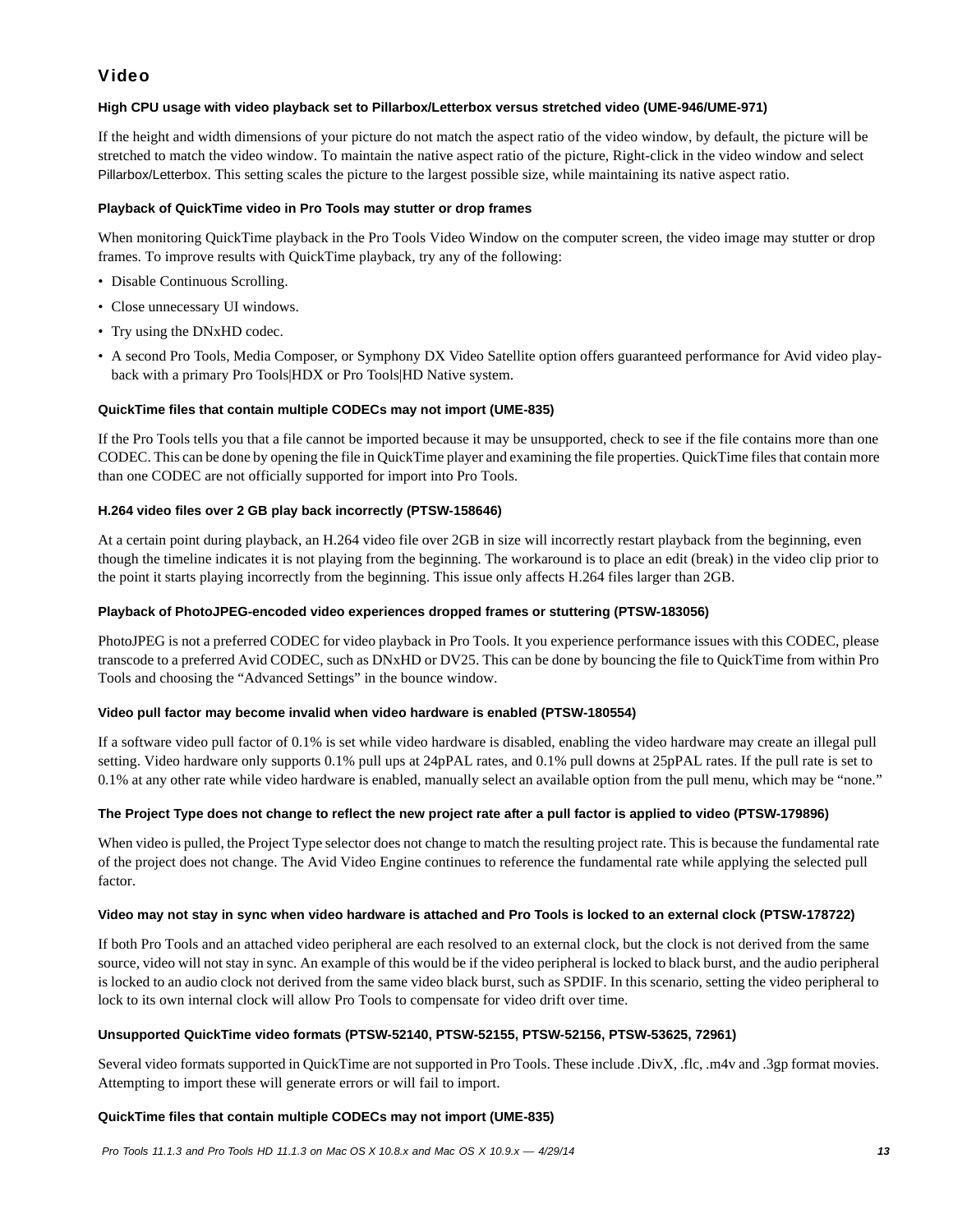If the Pro Tools tells you that a file cannot be imported because it may be unsupported, check to see if the file contains more than one CODEC. This can be done by opening the file in QuickTime player and examining the file properties. QuickTime files that contain more than one CODEC are not officially supported for import into Pro Tools.

### **"Error reading video in the QuickTime files" when importing some MPEG 1 and 2 video files in Pro Tools (PTSW-178017)**

Some MPEG1 and MPEG2 files cannot be opened by Avid applications, including Pro Tools. Transcode these files to one of our primary CODEC such as DNxHD or AppleProRes for use in Pro Tools to avoid this issue.

### **3G2 file extension is not supported for video import (PTSW-178015)**

Pro Tools 11 provides support for the .3GP file type extension for video import. These are video files often created on mobile phones. The second generation of this format uses the file extension of .3G2. Files with the .3G2 file extension will be filtered out as unavailable for video import. These .3G2 files may be available for import if their file extension manually changed to .3GP. If the files remain unavailable for import after changing their extension, they will need to be converted to an explicitly supported format such as DNxHD or AppleProRes for use in Pro Tools.

# Third-Party Video Peripherals

The following issues may occur with third-party video hardware. Please contact your hardware vendor for support.

 In some cases, video will not stay in sync over time if the video peripheral is not, or cannot, lock to video reference. If you experience this, a workaround is to set the Pro Tools clock to internal. This will cause the video peripheral to slew overtime and stay in sync with Pro Tools. (THPV-2)

 When Pro Tools is running with a Blackmagic DeckLink II Extreme or Intensity video capture and playback PCI-e card installed, launching Blackmagic Design's Deck Capture utility, Final Cut Studio, or any other application which supports Black Magic hardware for video output, can result in system instability. To avoid any potential system instability only use one Blackmagic DeckLink–aware application at a time. (PTSW-19486)

 With some peripherals video playback will be one frame out of sync with Pro Tools audio. To compensate for this, choose Setup > Video Sync Offset and enter a 1 frame offset. (THPV-9)

 Some video peripherals will lose AV Sync when playback is attempted from a 9-pin controller when linked with other Pro Tools or Media Composer Satellites. To avoid this issue, attach the 9-pin controller to a Pro Tools Satellite that does not have a third-party video peripheral attached. (THPV-11)

 With some video peripherals, the video output will be scrambled when video is not loaded in Pro Tools, or when the video peripheral is disabled. (THPV-13)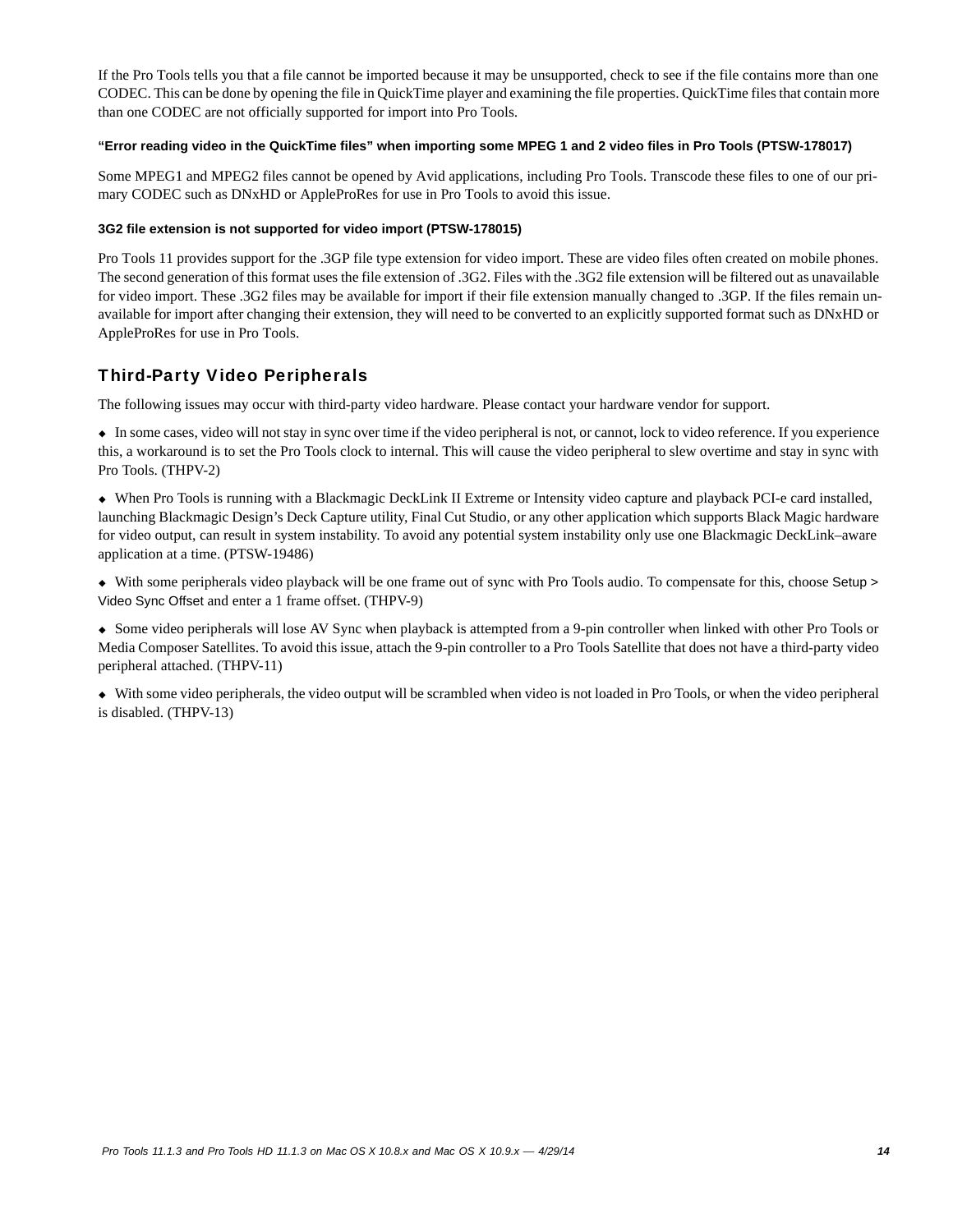# Video Satellite

### **Media Composer 6.5 Video Satellite not seen by Pro Tools (PTSW-183505)**

Media Composer 6.5 does not appear as a Video Satellite when used with Pro Tools 11. A Media Composer 6.5.x patch is required to run Media Composer with Pro Tools 11 in this configuration. Visit *www.avid.com* for Media Composer 6.5 updates.

### **23.976 or 24 fps Sequence Start Time Ending In Digits Other than ":00" Causes Time Code Offset**

Media Composer uses NTSC or PAL time code when setting the sequence start time regardless of the format selected by the user for display. When you are working on a video satellite project at 23.976 or 24 fps, a Media Composer sequence with a start time that ends in a value other than :*00* causes an offset between Pro Tools and Media Composer at the session start. For example, the start time 45:02:10:15 (ending in *:15*) would cause an offset, but the start time 45:02:10:00 (ending in :*00*) would not.

As a workaround, always set your Media Composer sequence start time to a time code value ending in *00*.

### **Cueing from Media Composer in a 720p Project Causes 1-Frame Offset (Item # 98460)**

In 720p projects, Media Composer counts at 50 or 60 (59.94) progressive fps—depending on the project type—while Pro Tools counts at 25 or 29.97 frames per second. When you cue a sequence from the video satellite in a 720p project, the Pro Tools edit cursor can be offset by as much as one frame.

As a workaround, cue and play back from Pro Tools when working with a 720p project in a video satellite system. This ensures that the two applications are always in sync. It is not possible to cue to odd 50 or 60 frame boundaries (for example, frame 47) from Pro Tools.

### **Audio and video may drift out of sync In Satellite Mode in certain conditions (Items # UDevC00090064, UDevC00090078, UDevC00088666, UDevC00089437, UDevC00087542)**

When operating in Satellite mode, audio and video output from Media Composer may drift out of sync by as much as one frame in any of the following conditions:

- When viewing video full screen in 1394 mode. This is due to the difference between the monitor's refresh rate and the video reference rate.
- When the Edit Play Rate of the video differs from the frame rate of the video reference signal. (For example, this occurs with a 24p NTSC project with 23.976 Edit Play Rate and NTSC reference signal.)
- When looping a selection that is not aligned to video frame boundaries in Pro Tools. As a workaround, make your selection in Pro Tools using Grid mode with the Grid value set to 1-frame increments—especially when it is necessary to loop several times without stopping.

#### **When scrubbing with a Video Satellite, video may be offset by several frames (UME-870)**

Audio/video sync is not frame accurate when scrubbing a Video Satellite. An offset of several frames may be seen between the Media Composer system and the Pro Tools system. To monitor frame accurate video when scrubbing, use the Pro Tools Video window. When done scrubbing, you can continue to monitor frame accurate video on the Video Satellite.

# Avid Interplay

#### **Unable connect to Interplay server by entering its IP address (PTSW-173106)**

With Interplay Access, when importing a sequence from Avid Interplay into Pro Tools, if you try to connect to an Interplay server by entering its IP address, an error message is displayed and the connection fails. To connect to the Interplay server, enter its server name instead of its IP Address. Note that this issue has been corrected with Avid Interplay version 3.0.5.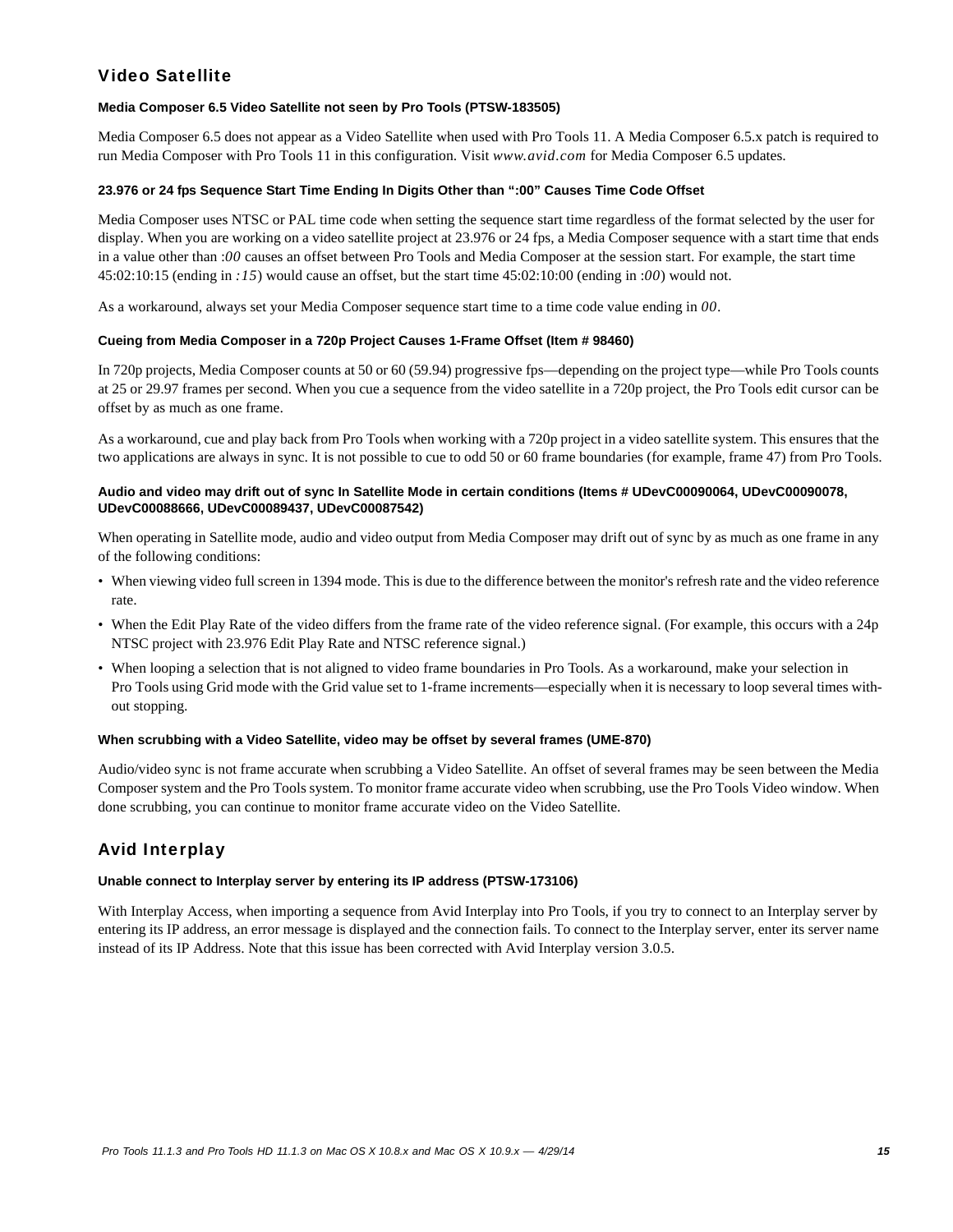# General Localization

### **AAF/OMF sequences with non-English characters import with garbled clip names or won't relink (PTSW-33569, PTSW-99570, PTSW-33826)**

If an AAF/OMF sequence containing files or clip names with non-English characters is exported from a Mac-based Pro Tools 7.3.1 system (or lower), it may not import correctly into Avid Media Composer, or Pro Tools 7.4 and higher systems on Windows or Mac. Conversely, AAF/OMF sequences with non-English characters exported from any Pro Tools 7.4 or higher system (or higher) may not import correctly into a Mac-based Pro Tools 7.3.1 (or lower) system. To relink the files, select "Manually Find and Relink," then deselect all options except "Find by file ID." Clip names may appear garbled.

# Known Issues with Pro Tools CoreAudio Hardware Drivers

### **Limitations of the Avid CoreAudio driver with CoreAudio Manager**

The 003 systems have the following limitations:

Pro Tools HD and Pro Tools with 003 systems require exclusive access to Pro Tools hardware. You cannot use CoreAudio applications and Pro Tools with these systems at the same time. To use Pro Tools, make sure you quit any CoreAudio applications before launching Pro Tools on these systems. To use a CoreAudio application with these systems, make sure you quit Pro Tools before starting the CoreAudio application.

 The Digi CoreAudio Driver cannot be used to preview sound files from the Mac Finder while Pro Tools is running. When a sound file is located in the Mac OS X navigation window, a QuickTime transport bar is displayed next to it. The QuickTime transport bar lets you audition the sound file. With USB audio interfaces, you can preview sound files from the Mac Finder as long as Pro Tools is not running. Regardless, with FireWire and Avid HD audio interfaces, the sound will always play back though the Mac built-in audio controller (through the Mac speaker or headphone jack). However, if you double-click a sound file, the QuickTime application will launch, which can use the Digi CoreAudio Driver for playback.

The CoreAudio Driver cannot be used for playback of Mac System Sounds.

### **Pops when changing sample rates (PTSW-58770)**

With the CoreAudio Manager, your Pro Tools hardware may produce a "pop" or "click" sound if Pro Tools was last used at a sample rate different from the one the new CoreAudio client is set to use.

# **Audio streaming problems when using very low H/W Buffer Sizes with 3rd party Core Audio applications (such as Logic) (PTSW-154719)**

You may experience audio streaming problems when using Avid hardware with 3rd party applications such as Cubase or Logic and playing back at the lowest buffer size. The lowest supported buffer sizes when using Avid hardware are 64 at 44.1 and 48 kHz sessions, and 128 at 88.1 and 96 kHz.

# **Buffer sizes incompatible with Pro Tools hardware (39542)**

In Cubase, Traktor, Live, and certain other applications, you can select Buffer Sizes that may be incompatible with your Pro Tools hardware. Selecting incompatible buffer sizes results in distorted sound and may cause other problems. Please make sure to select Buffer Sizes listed in the following chart:

| <b>Avid Audio Hardware</b>            | <b>Supported Buffer Sizes</b> |
|---------------------------------------|-------------------------------|
| Avid HDX                              | 128, 256, 512, 1024           |
| <b>HD Native</b>                      | 128, 256, 512, 1024           |
| 003, 003 Rack, 003 Rack+, Eleven Rack | 64, 128, 256, 512, 1024       |
| Mbox and Mbox 2-series interfaces     | 32, 64, 128, 256, 512, 1024   |

*Cubase SX Buffer Sizes Supported by Avid Audio Hardware*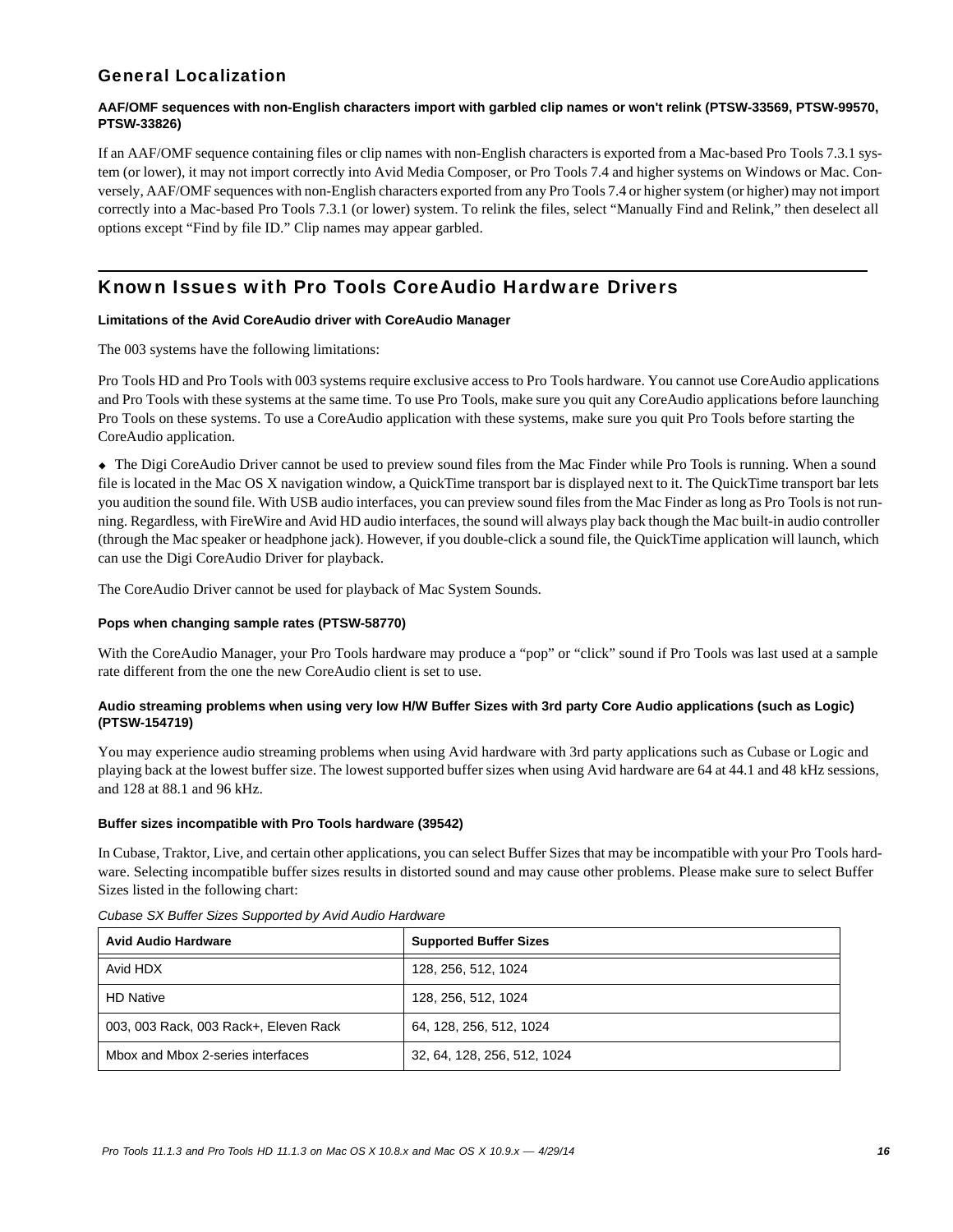# **Pro Tools reports a –6101 error connecting or disconnecting headphones or audio cables from the audio output jack on your computer while using Pro Tools (PTSW-159325)**

You may encounter a –6101 error when connecting or disconnecting headphones or audio cables from the audio output jack on your computer while using Pro Tools. To avoid this problem, quit Pro Tools before connecting or disconnecting your headphones or audio cables.

# Known Issues with Audio Interfaces

# S3L

# **Distorted audio with S3L and low Hardware Buffer sizes in Pro Tools (PTSW-185113)**

Audio may distort with the Avid S3L when Pro Tools is set to use the lowest Hardware Buffer sizes (32 or 64). To avoid this issue when using the Avid AVB64 driver, set the Hardware Buffer size in Pro Tools to more than 64 samples.

# HD OMNI

# **Noise in the output signal from HD OMNI with digital input (PTSW-1614)**

If HD OMNI is connected to a digital source with a mismatched clock and Sample Rate Conversion (SRC) is not enabled, you will hear noise (including loud "pops") in the output signal. To correct this problem, either enable SRC or ensure that the clock of the digital source and HD OMNI are matched correctly.

# **HD OMNI front panel Setup menus are unresponsive after Pro Tools quits unexpectedly (PTSW-125692)**

HD OMNI will not automatically recover "stand-alone" mode if Pro Tools quits unexpectedly (or if you disconnect the DigiLink cable from HD OMNI while Pro Tools is running). As a result, some of the SETUP functions accessible from the front panel will be unavailable. Power cycle HD OMNI to recover stand-alone mode.

### **Graphic redraw problems in the Hardware Setup dialog (PTSW-122690, PTSW-1346, and PTSW-1235)**

When changing the Hardware Setup configuration for HD OMNI, it is possible to encounter graphics redraw problems in some cases. To force a graphics redraw of the Hardware Setup dialog, close and reopen the Hardware Setup dialog.

# **No sound on output after hardware reset (PTSW-126575)**

After resetting the HD OMNI interface to the default factory settings using the front panel controls, the HD OMNI interface stops emitting sound in sessions where the outputs are not assigned to the Monitor output path. To correct this problem, press the ALT monitor button to switch to the ALT Monitor path, and then press it again to switch back to the Main Monitor path.

# **Loss of Monitor path when launching Pro Tools with HD OMNI off or disconnected (PTSW-127313)**

When launching Pro Tools and opening I/O Setup after powering off HD OMNI or disconnecting it from the system, the inactive Monitor path is not present in Output tab. You may need to restore the default I/O Settings and remap the corresponding Output Busses.

### **Output paths are not automatically created in the Output page of the I/O Setup after disabling the corresponding Monitor path in the Monitor page of the Hardware Setup and re-assigning the Outputs from "None" to physical outputs in the Main page of the Hardware Setup (PTSW-127559)**

After disabling the Monitor path in the Monitor page of the Hardware Setup and re-assigning the corresponding Outputs from "None" to physical outputs (such as "A 1-2") in the Main Page of the Hardware Setup, these Output paths are not automatically created in the Output Page of the I/O Setup. You will have to manually create the appropriate Output paths in the I/O Setup (or click Default).

# **Changing Monitor path Output assignments in the Hardware Setup does not update the Output paths in the Output page of the I/O Setup (PTSW-127563)**

When changing Monitor path Output assignments in the Monitor page of the Hardware Setup (such as setting the Monitor path Format to None or assigning the Monitor to different physical outputs), the Output paths in the Output page of the I/O Setup do not reflect the corresponding changes. You will have to manually create the appropriate Output paths in the I/O Setup (or click Default).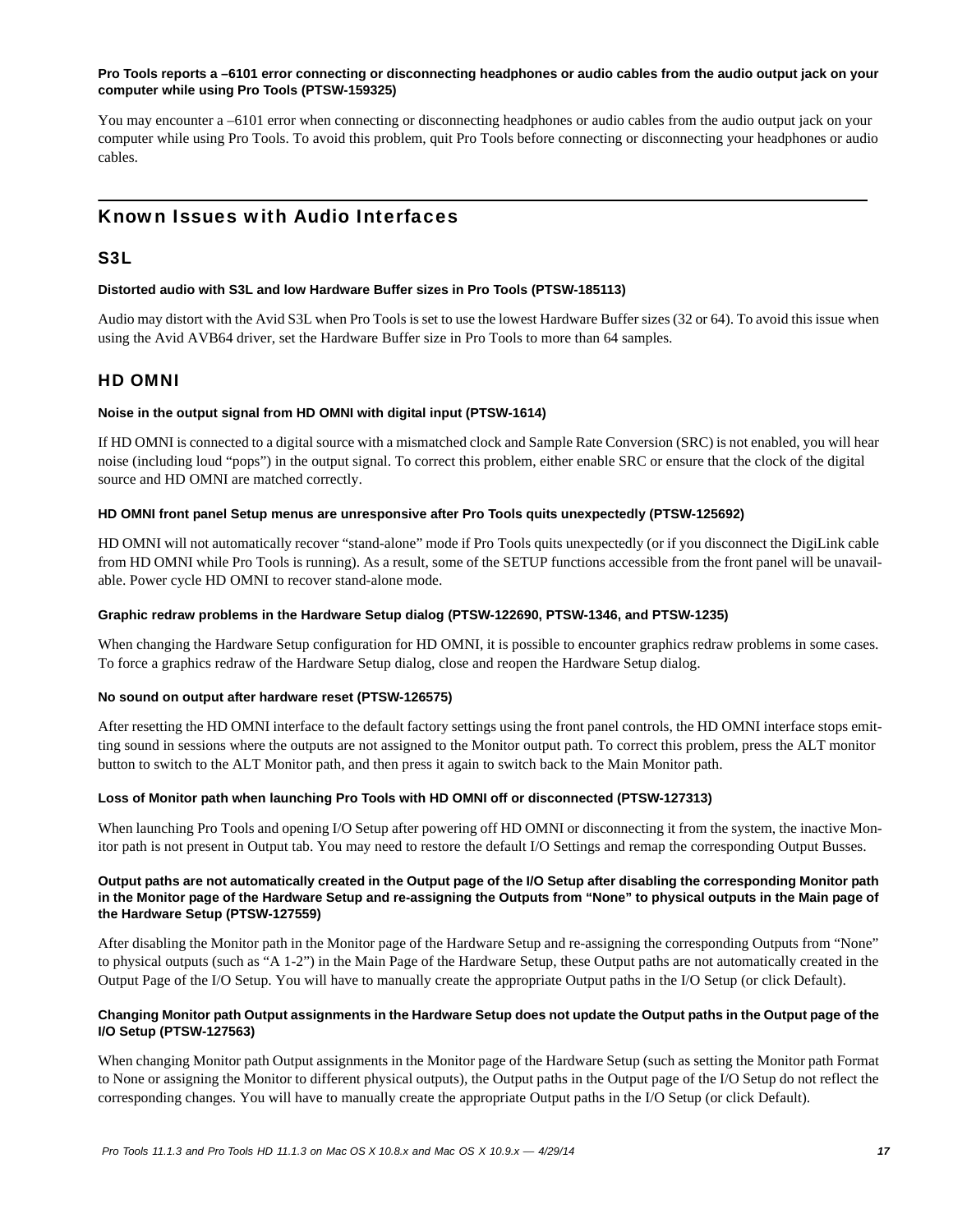### **When creating new sessions, using the I/O Settings selector can result in unexpected Output assignments if HD OMNI has an assigned Monitor path (PTSW-123896)**

If HD OMNI has an assigned Monitor path, Output paths created by the selected I/O Settings option in the New Session dialog may be offset by the channel width of the Monitor path. If this happens, you will have to manually create the appropriate Output paths in the I/O Setup (or click Default).

### **I/O Setup Bus page erroneously adds monitor paths (PTSW-127739)**

With both MAIN and ALT Monitor paths declared, toggling one of the CR Monitor paths from the current format to "None" and then back to the starting Monitor format from within the Hardware Setup Monitor page, causes the Bus page in I/O Setup to erroneously add an extra Monitor path with the abbreviation with "(1)." This can happen numerous time and each new Monitor abbreviation increments accordingly.

# 003 Series Interfaces

# **Reconnecting an 003 after losing the connection with Pro Tools (PTSW-20351)**

If your 003 series interface looses its connection with Pro Tools, increasing your buffer size may bring the device back online without having to close Pro Tools or restart your computer.

# **Importing .PIM Files on an 003 System with a C|24 (PTSW-46401)**

When importing a custom map .PIM file created on a 003 to another 003 system with a C|24, 003 displays "<No Track>" on the scribble strips instead of staying in Plug-in Edit mode with a restored newly imported Plug-in Map. You will need to switch to another mode on 003 and then re-enter Plug-in Edit mode to correct this.

# Mbox Pro

### **Pro Tools appears unresponsive with Mbox Pro (PTSW-184498)**

Avid recommends connecting the Mbox Pro before powering up the computer. If Pro Tools appears to be unresponsive with Mbox Pro, check to ensure that the Mbox Pro is synchronized to the proper clock source (Setup > Hardware), and that the clock source and your Pro Tools session have matching sample rates. If Mbox Pro encounters a problem with the clock source (such as mismatched sample rates between the clock source and the session), Pro Tools may become unresponsive.

# Pro Tools Aggregate I/O (Mac Built-In Audio)

# **–6101 error when previewing audio with Pro Tools Aggregate I/O (PTSW-132996)**

When previewing audio in the Import Audio dialog with Pro Tools Aggregate I/O selected as the Current Engine (in the Playback Engine dialog), and with the Mac OS File view is set to Columns view, you may encounter a –6101 error. Try changing the Mac OS file view from Columns to List or Icons view, or use any of the built-in audio devices instead of Pro Tools Aggregate I/O to avoid this problem.

### **Changing sample rates in Audio MIDI Setup can cause Aggregate I/O to disappear in I/O Setup, resulting no audio output (PTSW-132281)**

When Pro Tools Aggregate I/O is selected as the Current Engine in the Playback Engine dialog, changing sample rates in Audio MIDI Setup can cause the Pro Tools Aggregate I/O to be removed from I/O Setup resulting in no audio output. To correct this problem, click the Default button on the Output page of the I/O Setup.

#### **Error messages when opening a session with a different sample rate from the Aggregate I/O sample rate setting (PTSW-131779)**

Pro Tools may indicate that a given Aggregate I/O device has not automatically adjusted its sample rate when a session with a different sample rate is opened. You may subsequently be presented with a dialog indicating that the session needs to be closed and reopened to update the sample rate setting of the Aggregate I/O device.